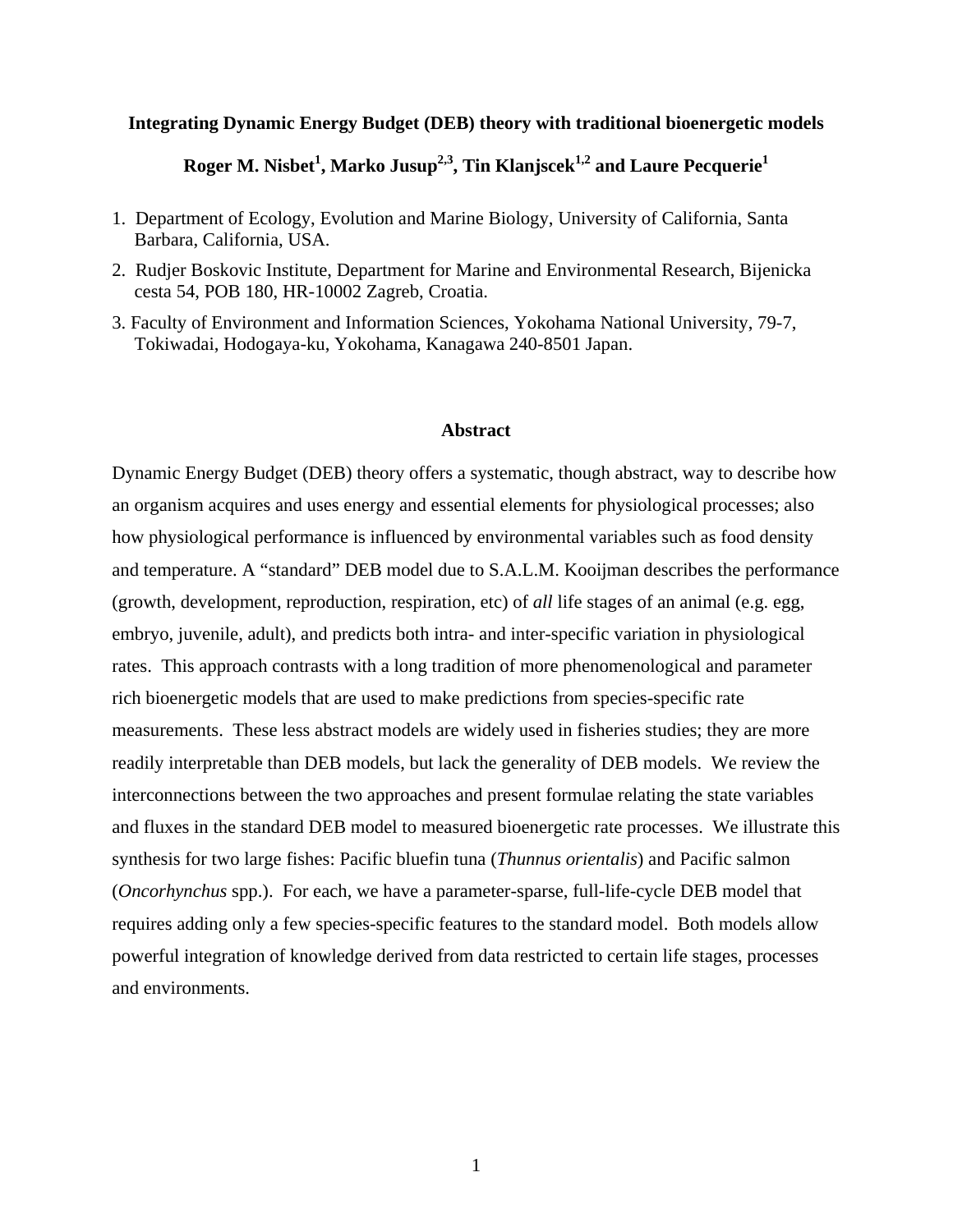## **1. Introduction**

Empiricism alone does not offer a practical way to understand how environmental change impacts the physiology and viability of organisms. This is for two distinct reasons. First, there is an overwhelming number of different organism/environment combinations to consider, including many for which experimentation is impractical, prohibitively expensive, or unethical. Second, and just as important, experimental studies yield information that is restricted to specific aspects of some system, with extrapolation to new contexts requiring verbal, statistical or mechanistic theory. This paper focuses on mechanistic theory based on general biological principles that can help integrate bioenergetic information from experiments and field studies involving different combinations of organism and environment, and thereby help contribute to predictions for new situations.

There is a long tradition of simple bioenergetic models in ecology. Ecologists use bioenergetic models to address questions at single levels of biological organization - physiological and behavioral properties of individual organisms, population and community dynamics, or ecosystem processes – but models with bioenergetic components can relate processes at different levels of organization (Brown et al., 2004; Nisbet et al., 2000). Recent work has shown that energetic constraints may in part determine how a species' niche responds to environmental change (Buckley et al., 2008; Buckley et al., 2010; Kearney et al., 2010; Kearney et al., submitted).

"Traditional" bioenergetic models of individual animals describe energy acquisition from feeding, and its partitioning among processes such as growth, reproduction, respiration, excretion, and activity. These processes are commonly defined operationally; for example, growth and reproduction may be measured directly and converted to energy units, activity may be defined through changes in respiration rate, and other terms may relate to data on heat balance or mechanical work done. Consequently, the traditional bioenergetic models are powerful data synthesis tools with a strong empirical foundation. Yet they are typically parameter-rich (Ney, 1993), with further assumptions required to relate parameters for different species (Chipps and Wahl, 2008; Ney, 1993).

By contrast, a much more theoretical approach known as "Dynamic Energy Budget (DEB) theory" considers many of the same processes as the empirical models, but from a different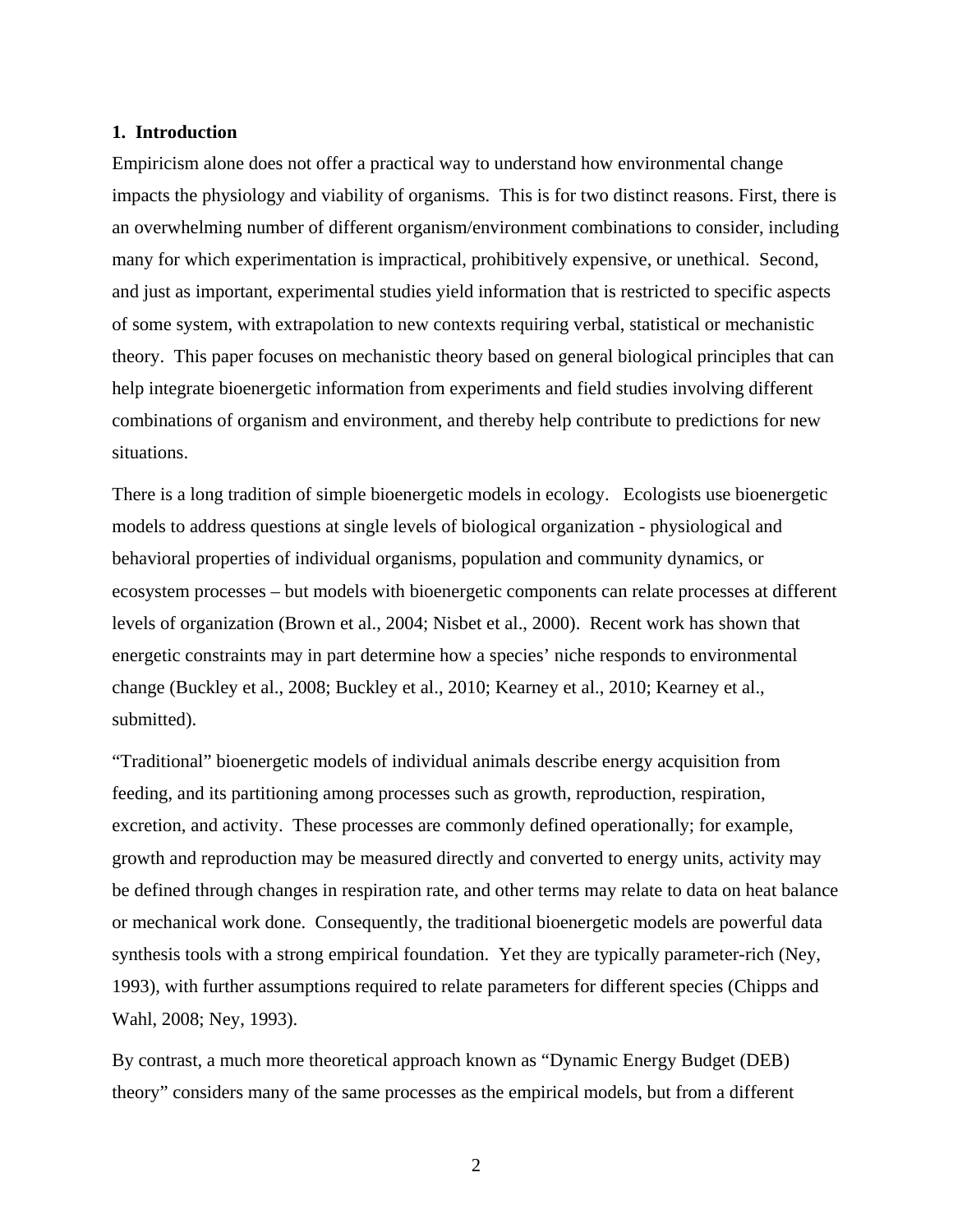perspective. The most sophisticated approach to DEB theory (Kooijman, 1993; Kooijman, 2010b; Nisbet et al., 2000) starts from a set of well-defined assumptions and provides a characterization of the complete life cycle (egg, embryo, juvenile, adult) of an animal through a "standard" model with 12 parameters. It predicts both inter- and intra-specific variation in the many energy and mass fluxes in any biologically relevant environment. The price paid for this enhanced generality is greater abstraction: the state variables of the model itself are not directly measurable, and observable fluxes such as (for example) respiration rate or heat loss are commonly linear combinations of individually unobservable fluxes.

The two contrasting approaches, outlined in sections 2 and 3 of this paper, can be characterized as data driven (traditional bioenergetic models) and theory driven (Kooijman's DEB theory). They have sufficient conceptual overlap that they should inform each other, but it is currently a challenge to figure out how to relate the powerful formalism of DEB theory to the bioenergetic data that are available in many applications. Making the connection requires precise recipes that relate individual measurements to DEB concepts. In section 4 we provide the recipe for two quantities where the connection is straightforward and we outline a systematic method for handling subtler situations. The connections are further illustrated in sections 5 and 6, where we review and synthesize data on two fish with large adults, Pacific bluefin tuna (*Thunnus orientalis*), and Pacific salmon (*Oncorhynchus* spp.). For each, there is a full-life-cycle DEB model, constructed to connect knowledge deriving from data restricted to certain life stages, processes and environments. The paper ends with a discussion (section 7) of some challenges in further integrating traditional approaches with DEB theory and in simplifying DEB theory to make the connections more transparent.

# **2. Kooijman's Dynamic Energy Budget (DEB) theory**

DEB theory is a powerful theoretical framework for relating suborganismal (biochemical, genetic, physiological) processes to organismal performance and, thereby, to populations, ecosystems, and their temporal evolution at many time scales. DEB theory focuses on the individual organism, with differential equations describing the rates at which the organism assimilates and utilizes energy and elemental matter from food for its maintenance, growth,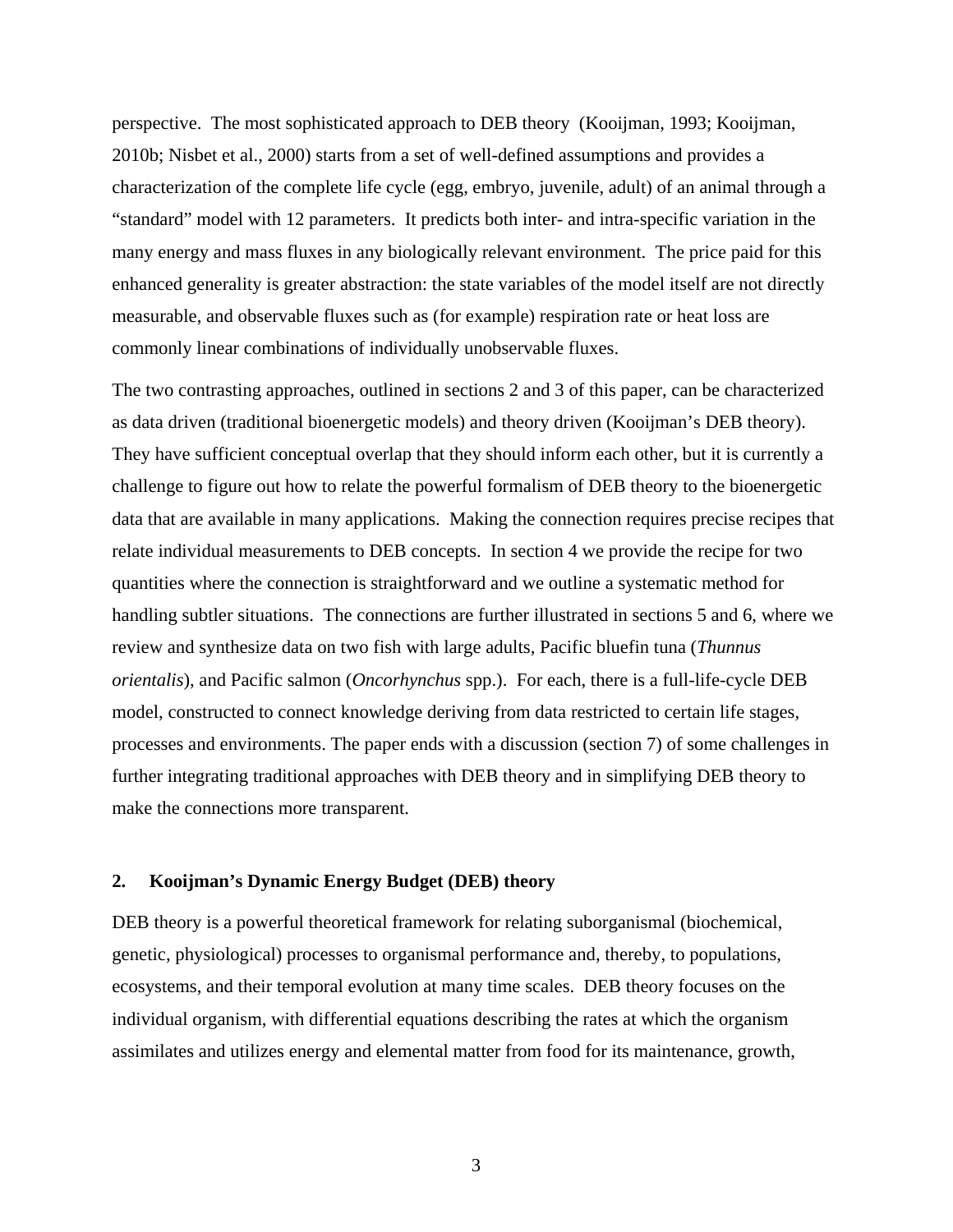reproduction, and development (Kooijman, 1986; Kooijman, 2000; Kooijman, 2001; Kooijman, 2010; Nisbet et al., 2004; Nisbet et al., 2010; Nisbet et al., 2000).

There are a number of different approaches to DEB model formulation, but the "standard" DEB model (Kooijman, 2010b; Sousa et al., 2010) is the only model known to the authors that describes the interconnections among the processes of assimilation, maintenance, development, growth and reproduction of an organism throughout all stages of its life cycle, and in a dynamic environment. In this section, we describe the standard model for a heterotrophic ectotherm, and refer the reader to Kooijman's (2010) book for discussion of other types of organism.

The state variables and energy flows are illustrated in Fig. 1. The animal's biomass is the sum of contributions from three compartments: "structure", "reserve", and (for adults) "reproductive reserve". Structure is *defined* as biomass that requires energy expenditure for maintenance; reserve is *defined* as biomass that does not require maintenance. An immediate implication of these definitions is the individual compartments cannot be directly identified with specific organs or with chemical compounds such as proteins or lipids. However, in most applications it is safe to associate the term structure with some measure of an organism's physical length. The composition of the biomass in each compartment is different and involves a mixture of many compounds, but is represented as a "generalized compound" with fixed stoichiometry, e.g. a molecule of structure (*V*) has formula<sup>2</sup>  $\text{CH}_{n_{HV}}\text{O}_{n_{OV}}\text{N}_{n_{NV}}$ . Each generalized compound has a specified chemical potential (Gibbs energy per C-mol). The relative masses of each component may vary over time, as, for example, during a period of starvation when the ratio of reserves to structure will decrease, possibly leading to a change in the overall composition of biomass.

The life cycle in the standard DEB model is described by three life stages: embryo, juvenile and adult. An embryo mobilizes maternal reserve for development, growth and maintenance processes. Once the individual has achieved a particular threshold of energy into invested in development, the individual is complex enough to start feeding, which marks "birth", the

 $\overline{a}$ 

2 It is conventional to specify the composition of the generalized compounds with a single carbon atom.

<sup>1</sup> Note that some terms, notably structure and reserve, are very precisely defined in Kooijman's DEB theory. This is done in order to achieve maximum generality, but has the consequence that their interpretation in particular contexts may differ from common usage in biology. We retain Kooijman's terminology here for consistency with cited literature.

Thus, for example,  $n_{\text{NV}}$  represents the molar N:C ratio. With this convention, the natural units for measuring mass is C-mol (Kooijman 2010), and chemical potentials have dimension energy per C-mol.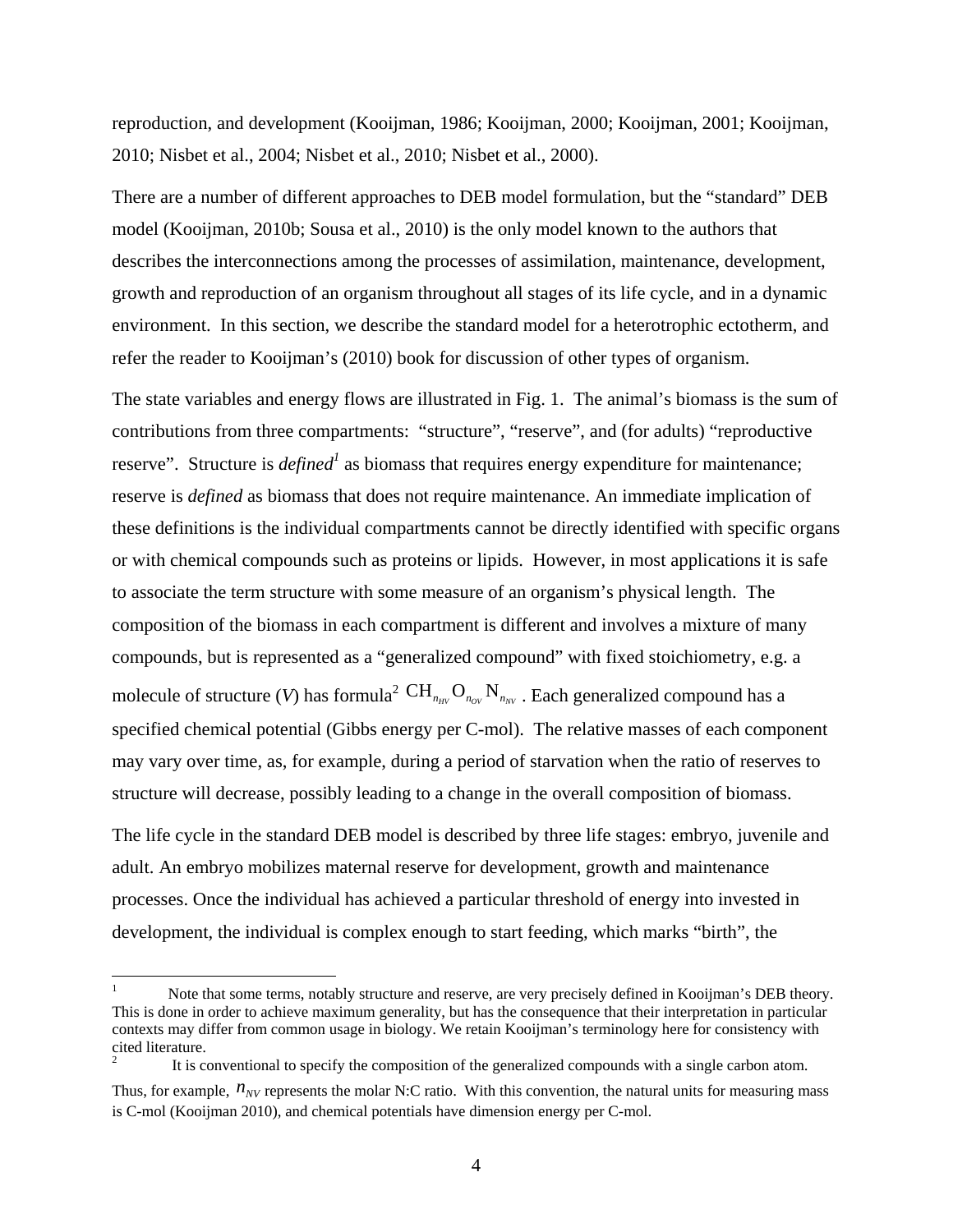transition between the embryo and the juvenile stage. Further investment in development leads to a second transition, awkwardly termed "puberty" in the DEB literature, but not restricted to sexually reproducing organisms. After puberty, the organism starts to commit energy to reproduction.

Four state variables characterize the organism: the stored Gibbs energy in the three compartments and a variable called "maturity" that characterizes increase in complexity through embryonic and juvenile development. The principal metabolic processes shown in Fig. 1 are of three types: (i) assimilation (food  $\rightarrow$  reserve), (ii) "dissipation" defined<sup>3</sup> as metabolic work that do not lead the production of new biological material, i.e. somatic and maturity maintenance along with the overheads of growth (reserve  $\rightarrow$  mineral products), and (iii) growth (reserve  $\rightarrow$ structure). Allocation of reserve to reproduction is not considered a transformation,since "reserve" and "reproductive reserve" are assumed to have the same chemical composition. Conversion of reproductive reserve into eggs has some inefficiency, but is not considered as part a 'basic' transformation. . The chemical equations characterizing the three basic transformations are presented in Table 1, and the model dynamics are summarized in Tables 2 and 3. The stoichiometry of the chemical equations leads to a recipe for calculating respiration rate, defined as rate of oxygen consumption or  $CO<sub>2</sub>$  production. Respiration thus defined can be expressed as a weighted sum of contributions from assimilation, growth, dissipation, and (for adults) reproduction – see section 4.

The "standard" version of the DEB model has 12 parameters (listed in Table 2). Estimating these parameters *ab initio* requires extensive data (Kooijman et al., 2008), but it is possible to make a first cut at estimation by taking advantage of theoretical predictions of inter-specific *body-size scaling relations* or *co-variation of parameters* (chapter 8 of Kooijman 2010; see also Nisbet et al. 2000 for an ecologically oriented overview of the underlying concepts). In brief, the parameters in DEB theory may be classified as "intensive" or "extensive", with the values of the former roughly invariant among species and the latter varying in a predictable way with size. In practice, extensive parameters scale directly with a "zoom factor" *z* which is defined as the ratio of the maximum length of the species of interest divided by the maximum length of the

 $\overline{a}$ 

<sup>3</sup> Dissipation is another term with a precise definition for the standard DEB model that does not match its use in other areas of biology. Section 2.5 of Kooijman (2010) discusses this in detail. Note in particular that the overhead on reproduction is not included in Kooijman's definition.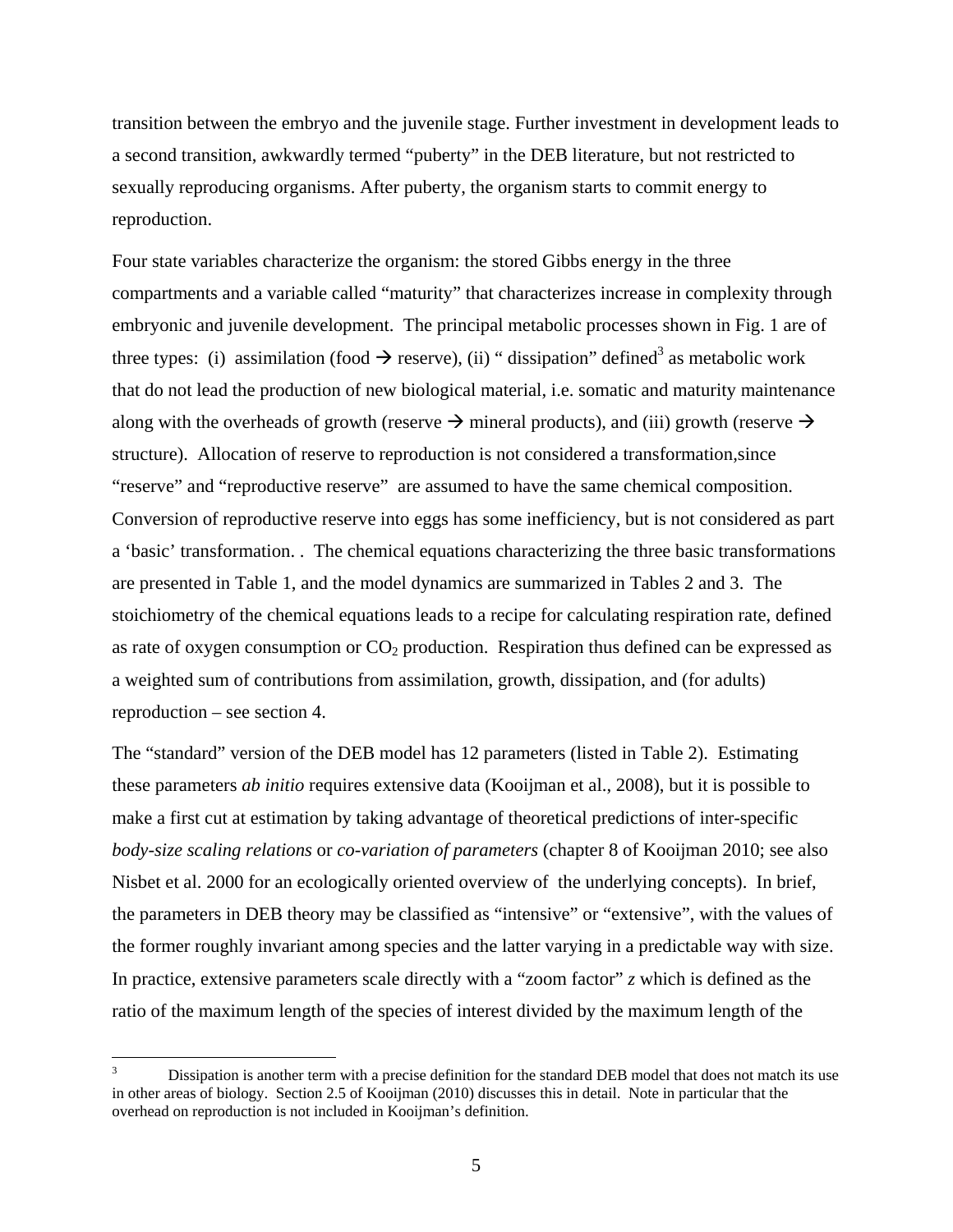reference species  $L = L_m / L_{m,ref}$ . Where applicable, the size dependence is indicated in Table 2. Parameters for the model of Pacific salmon in this paper were, for instance, estimated with the help of these relations (Pecquerie et al. submitted).

Relating Kooijman's DEB model to bioenergetic data is greatly facilitated by the work of Sousa et al. (2006). These authors placed Kooijman's DEB model in a rigorous thermodynamic framework. They assume that energy expenditure on mechanical work is commonly small and that the associated expenditure of chemical energy can be regarded as part of maintenance. They propose that entropy changes within an aerobic organism are likewise small, implying that the chemical transformations of an aerobe in the DEB model simply involve conversion of Gibbs energy to heat. They also highlight subtleties<sup>4</sup>, not included in the current brief summary, that arise when considering anaerobic processes. Each of these considerations may be relevant when integrating information from bioenergetic data into DEB models.

## **3. Overview of Traditional Bioenergetic Models**

Traditional bioenergetic models similarly start from an equation describing energy or mass balance requirements, and describe the fate of chemical energy stored in food. We follow conventions from bioenergetic models of fish growth, for which the equations are frequently expressed in terms of energy per day per units of dry weight.

The traditional models are in fact a particularly simple special case of a DEB model with a single state variable. The "input" is the feeding rate  $(C)$ , the "outputs" include egestion  $(F)$  and excretion rates  $(U)$ , growth rate  $(G)$ , and total metabolic rate. Each term may in turn be decomposed into component terms. Thus depending on the focus of the study it may be useful to distinguish the contributions to growth rate from somatic growth, gonad production, and storage of fats and lipids. Total metabolic rate can be decomposed into "specific dynamic action" (abbreviated as SDA and represented in equations by *S*) and "maintenance", with the latter commonly described as the product of standard (or basal) maintenance (*M*) and a dimensionless factor called "activity" (*A*). Note that maintenance here has a different meaning from its use in DEB theory. Ignoring the components of growth, the balance equation (BE) then takes the form

$$
C = G + MA + S + F + U \tag{BE}
$$

 $\frac{1}{4}$ 

See Table II of Sousa et al.(2006).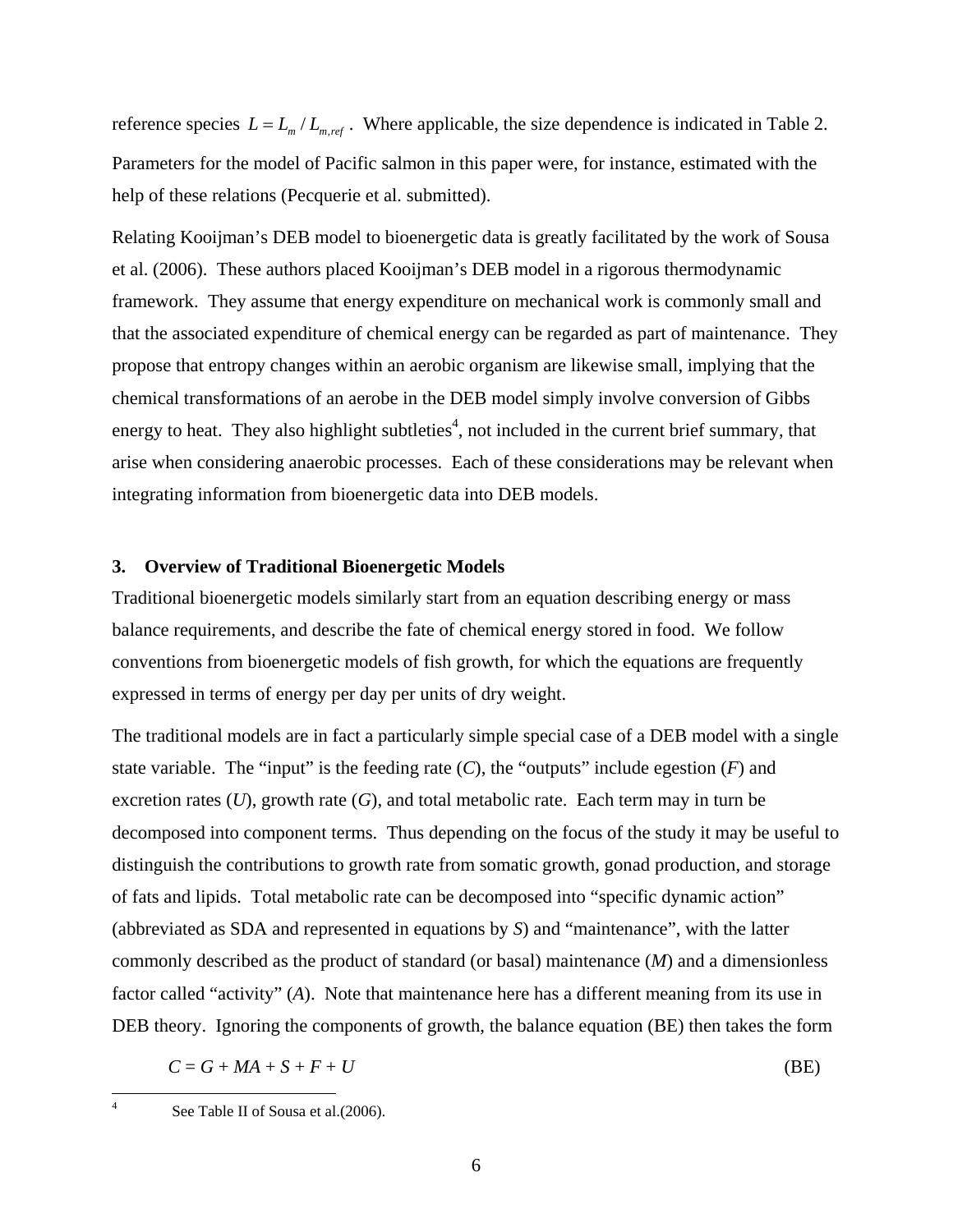Notwithstanding the similarity of the principles underlying the balance equations, the definition of the fluxes in the bioenergetic models rests on strikingly different principles from those invoked in Kooijman's DEB theory. The state variables in Kooijman's models are defined in an abstract way with relationships among measurable quantities defined implicitly via these variables. In contrast, some terms in eq. (BE) are typically defined operationally through measured (or measurable) changes in metabolic rates, most commonly through changes in measured respiration rate under different experimental conditions.

The price paid for this practical approach to defining fluxes is subtle differences in meaning for each term in different applications. For example, although SDA is widely defined as the increase in respiration due to the costs of processing and utilizing food, different investigators operationalize this definition in different ways. A recent extensive review (Secor, 2009) defines SDA in terms of the integrated energy expenditure (relative to basal metabolic rate) over the complete transient response of respiration rate in an animal, following a meal. In contrast, a few studies focus on the steady state respiration rate of animals feeding at different rates, e.g. a study by Bohrer and Lampert (1988) of respiration in *Daphnia*.

Activity is defined as the proportional increase in respiration rate in "active" versus "resting" animals, and is widely used to characterize the metabolic energy costs of mechanical work. For fish, activity thus defined may be estimated by nonlinear regressions of oxygen consumption against sustained swimming speed (Padapopoulos, 2008), but the resulting fits must be used with care, as other physiological processes, e.g. feeding rate, may covary with swimming speed.

Activity can alternatively be estimated from the mechanical power requirements of fish (e.g. Brett, 1963, Petrell and Jones, 2000, Schultz and Webb, 2001). Estimating activity in this manner requires answering two questions:

- 1) What is the mechanical power needed to generate the thrust that propels the fish to a given speed?
- 2) How does the produced mechanical power relate to the metabolic (chemical) energy used by the muscle?

A long standing approach to the first question uses measurements of drag on dead, or model, fish pulled at differing speeds through water (Brett, 1963; Smit, 1965). However, fish are well known to achieve higher efficiencies than are inferred from such calculations. Recently,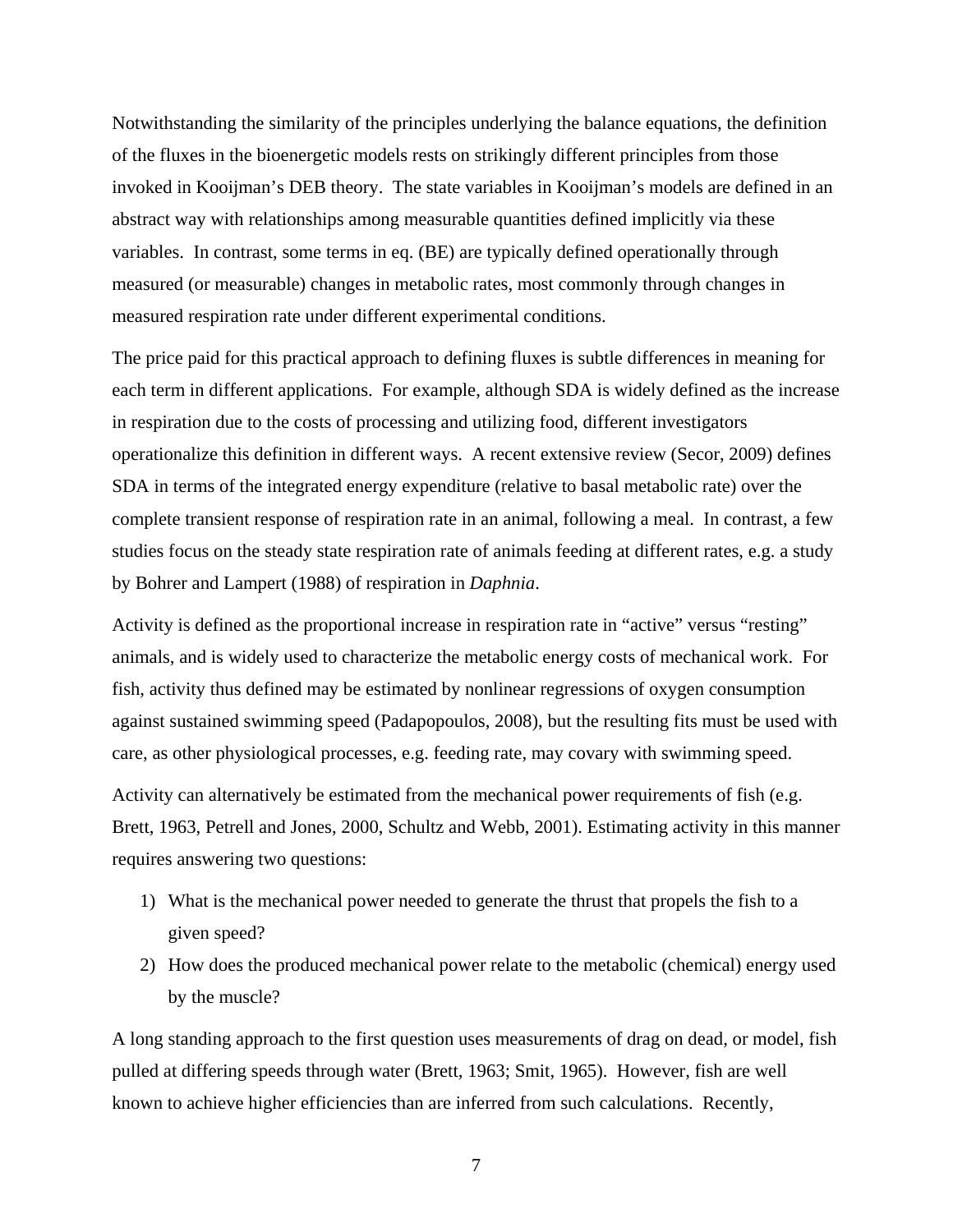particular success in defining the mechanical requirements of swimming has been achieved by techniques commonly referred to as the Vortex Interaction (Manipulation) Models (Schultz and Webb, 2001). These techniques involve experimentation on robotic models and live fish combined with the Particle Image Velocimetry (PIV), computational methods and hydrodynamic modeling. Research in the area of Vortex Interaction Models was motivated by the observation that the fish achieve remarkably higher efficiencies than the traditional human-made underwater vehicles, while older fish-inspired designs performed poorly (Triantafyllou and Triantafyllou, 1995). Examinations, involving a robotic model of a 1.2 m long bluefin tuna (called *RoboTuna*), PIV around live fish, and hydrodynamic modeling, concluded that the self-propelled fish-like locomotion reduces drag by as much as 50% (Barrett et al., 1999).

The second question, relating the produced mechanical power to the metabolic (chemical) energy used by the muscle, is equally challenging (Ellerby, 2010). Uncertainties to be resolved include quantifying: (i) the contribution of anaerobic energy expenditure and (ii) oxygen utilized to satisfy needs other than the locomotion?

#### **4. Relating Kooijman's DEB theory to other bioenergetic approaches**

The previous two sections offered brief overviews of complementary approaches to modeling energy acquisition and utilization by animals. "Traditional" bioenergetic models emphasize operationally defined quantities such as SDA, activity, swimming, or standard metabolism. Relating these quantities to the more abstract concepts in Kooijman's DEB theory involves looking carefully at the operational definitions and their magnitude and interpreting them in terms of DEB processes. We first establish those links that are unambiguous between the terms in the balance equation (BE – above) and DEB processes presented in Fig. 1 and then discuss possible interpretations of some of the terms in the balance equation (BE). Our treatment has some overlap with chapter 11 of Kooijman (2010), but differs in some details, for example our treatment of SDA. Equation numbers in this section refer to equations in Table 3.

As the different components of an energy budget are often expressed in energy per day per unit of (wet) weight, we first define the (wet) weight of an individual  $W_w$ :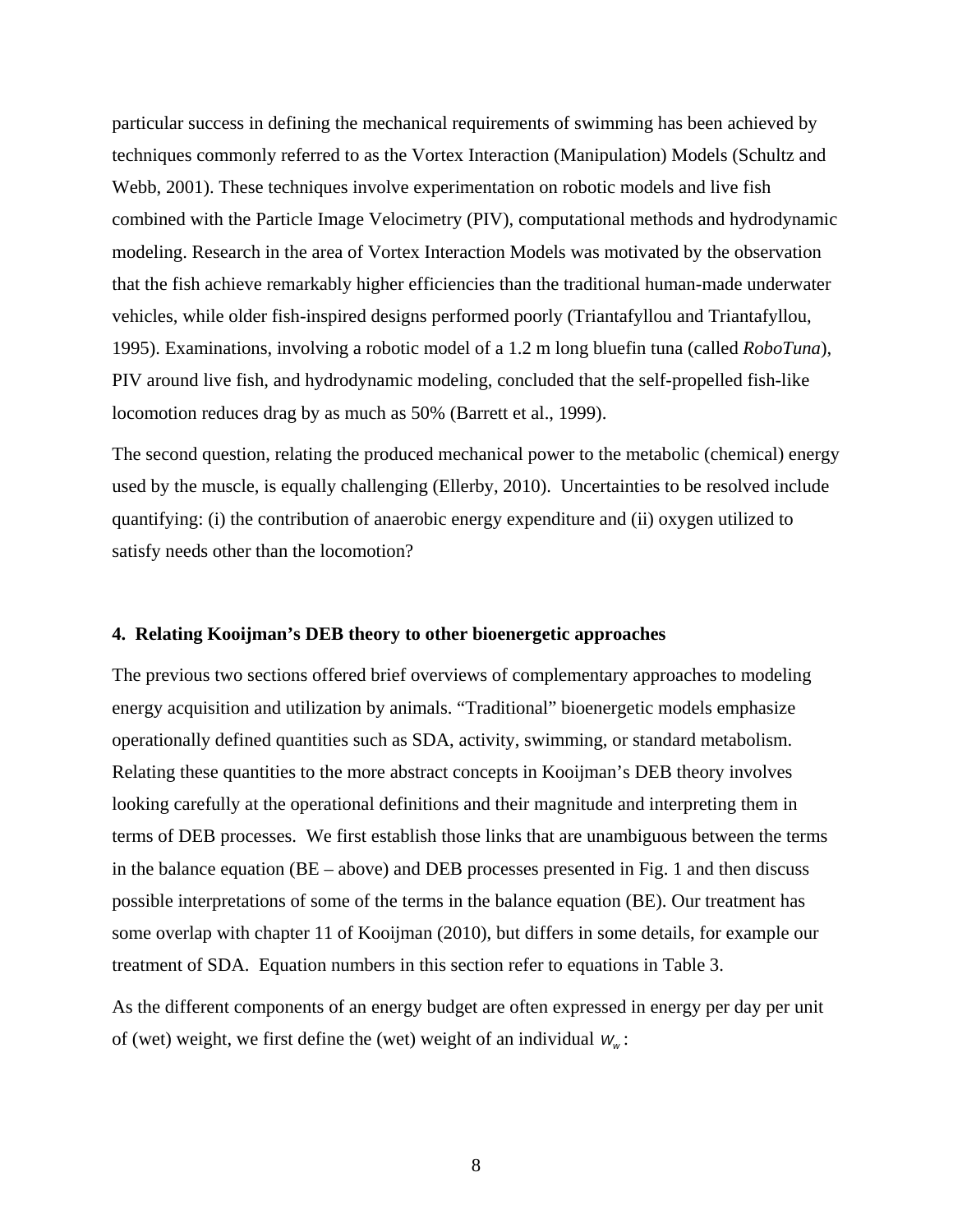$$
W_w = W_V + W_E + W_R = d_V V + \frac{w_E}{\mu_E} (E + E_R)
$$

*Food consumption C*. The standard DEB model assumes constant assimilation efficiency κ<sub>x</sub> for one type of food *<sup>X</sup>* . We thus express food consumption *C* as follows:

$$
C = \frac{1}{W_w} \dot{p}_X = \frac{1}{W_w \kappa_X} \dot{p}_A
$$

with the ingestion rate  $\dot{p}_X = \frac{p_A}{\kappa_X}$  $\dot{p}_X = \frac{\dot{p}_A}{\kappa_X}$ .

*Growth G*. In a DEB model, the growth process only refers to the increase in structure (Fig. 1). In traditional bioenergetic models, growth *G* is defined as the amount of energy fixed in new tissues per day and per unit of weight. In DEB terms, it thus includes the energy fixed in reserve, in structure and in the reproduction buffer in adults:

$$
G = \frac{1}{W_w} \left( \frac{d_V \mu_V}{w_V} \frac{dV}{dt} + \frac{dE}{dt} + \frac{dE_R}{dt} \right)
$$
  
with  $\frac{dE}{dt}$ ,  $\frac{dV}{dt}$ , and  $\frac{dE_R}{dt}$  given in Eqs (1), (2) and (4) (Table 3).

*Metabolic losses:*  $F + U + S + MA$ . The sum of all metabolic losses in a traditional bioenergetic approach has an unambiguous link with DEB processes:

$$
F + U + S + MA = \frac{1}{W_w} \Big( (1 - \kappa_X) \dot{p}_X + (1 - \kappa_G) \dot{p}_G + \dot{p}_D \Big)
$$
  
= 
$$
\frac{1}{W_w} \Big( (1 - \kappa_X) \dot{p}_X + (1 - \kappa_G) \dot{p}_G + \dot{p}_S + \dot{p}_J + (1 - \kappa_R) \dot{p}_R \Big)
$$

In this equation,  $(1 - \kappa_X)\dot{p}_X$  represents the overhead of assimilation,  $(1 - \kappa_G)\dot{p}_G$  represents the overheads of growth, and  $\dot{p}_D$  is the dissipation term. The parameter  $\kappa_G = \frac{\mu_V a_V}{w_V [E_G]}$ *V G d*  $\kappa_G = \frac{\mu_V a_V}{w_V [E_G]}$  is the fraction of energy for growth that is fixed into structure. The fluxes  $\dot{p}_G$ ,  $\dot{p}_s$  and  $\dot{p}_J$  are given in eqs. (2), (7)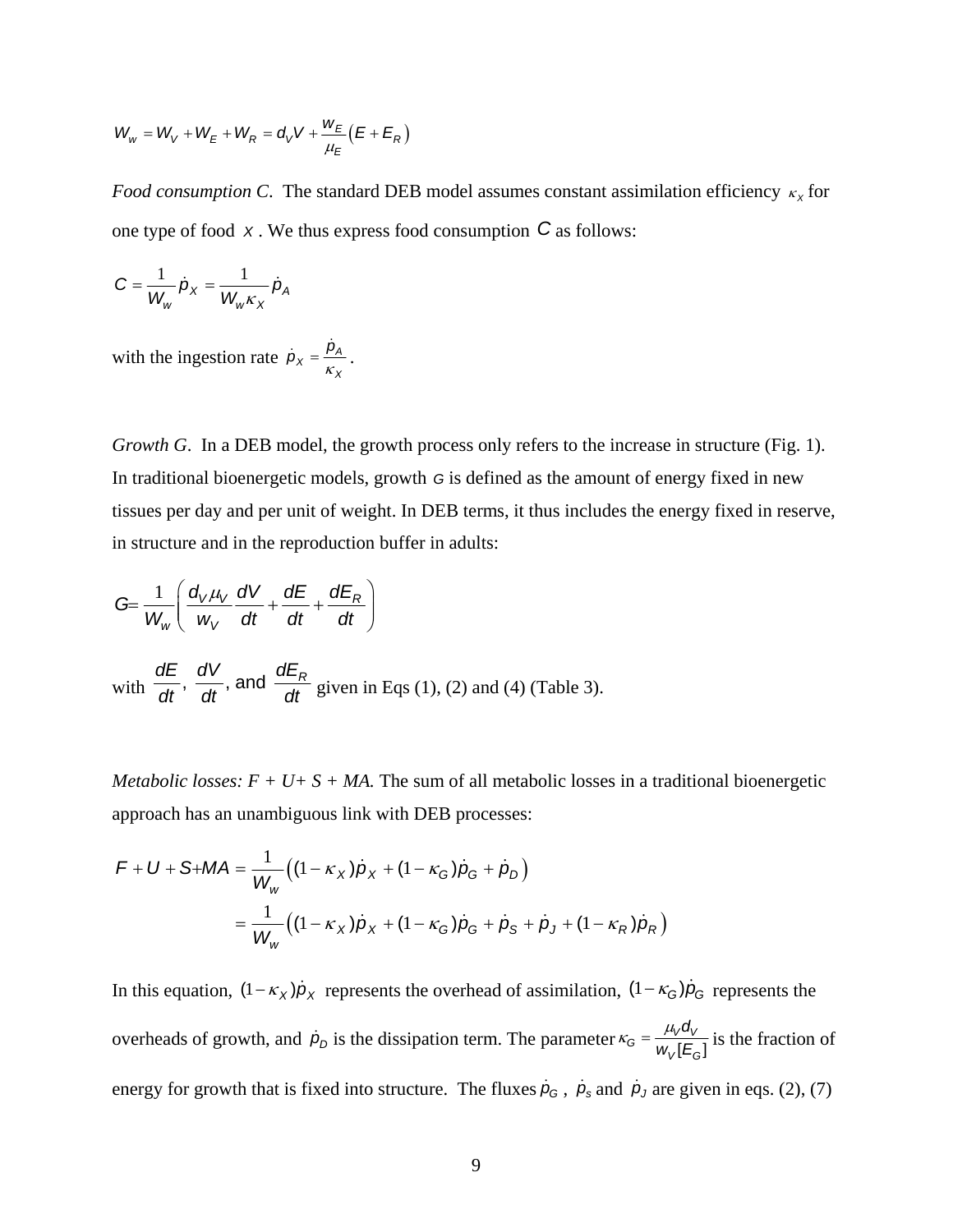and (8) in Table 3. The final term,  $(1 - \kappa_R)\dot{p}_R$  has different interpretation for each life stage. For adults, it represents the overheads of reproduction (conversion of the reproduction reserve into eggs,). For embryos and juveniles, the flux  $\dot{p}_R$  represents energy committed to development. This is entirely metabolic loss, so we set  $\kappa_R = 0$  for embryos and juveniles.

We now discuss the individual components of this metabolic loss equation.

*Egestion F*. This term also has a unique link with DEB processes:

$$
F = \frac{1}{W_w} \kappa_P \dot{p}_X = \frac{1}{W_w} \frac{\kappa_P}{\kappa_X} \dot{p}_A
$$

with the constraint  $\kappa_P < 1 - \kappa_X$ 

*Excretion U*. Excretion *U* is subtracted from the digestible energy to obtain the metabolizable energy that fuels the growth and maintenance processes in a traditional bioenergetic approach (e.g. Brett and Groves, 1979). Excretion is thus primarly associated with the ingestion process. However, excretion of nitrogen previously assimilated, during protein turn-over for instance, is regarded as one of the components underpinning trophic istopic enrichement in  $\delta^{15}N$  in animals (Ponsard and Averbuch, 1999). This highlights the importance of considering excretion in *all* metabolic processes, and in particular assimilation and somatic maintenance,. As with respiration, the excretion term in the standard DEB model is not a single process but can be expressed as a sum of the contributions from the three basic transformations: assimilation, growth and dissipation, i.e. there is potentially production of N-waste (e.g. ammonia, urea, …) during all metabolic processes:

$$
U = \frac{1}{W_w} \mu_N \left( J_{NA} + J_{NG} + J_{ND} \right)
$$

with  $\mu_N$  (J.Cmol<sup>-1</sup>) denoting the chemical potential of the N-waste produced and  $J_{NA}$ ,  $J_{NG}$  and  $J_{ND}$  $(~~Cmol.d<sup>-1</sup>)~~ denoting the mass fluxes of N-waste produced during assimilation, growth, and$ dissipation, respectively. For example, the product  $\mu_N J_{NA}$  (J.d<sup>-1</sup>) is thus the energy flux associated with the excretion of ammonia. Each component of the flux of N-waste is fully determined by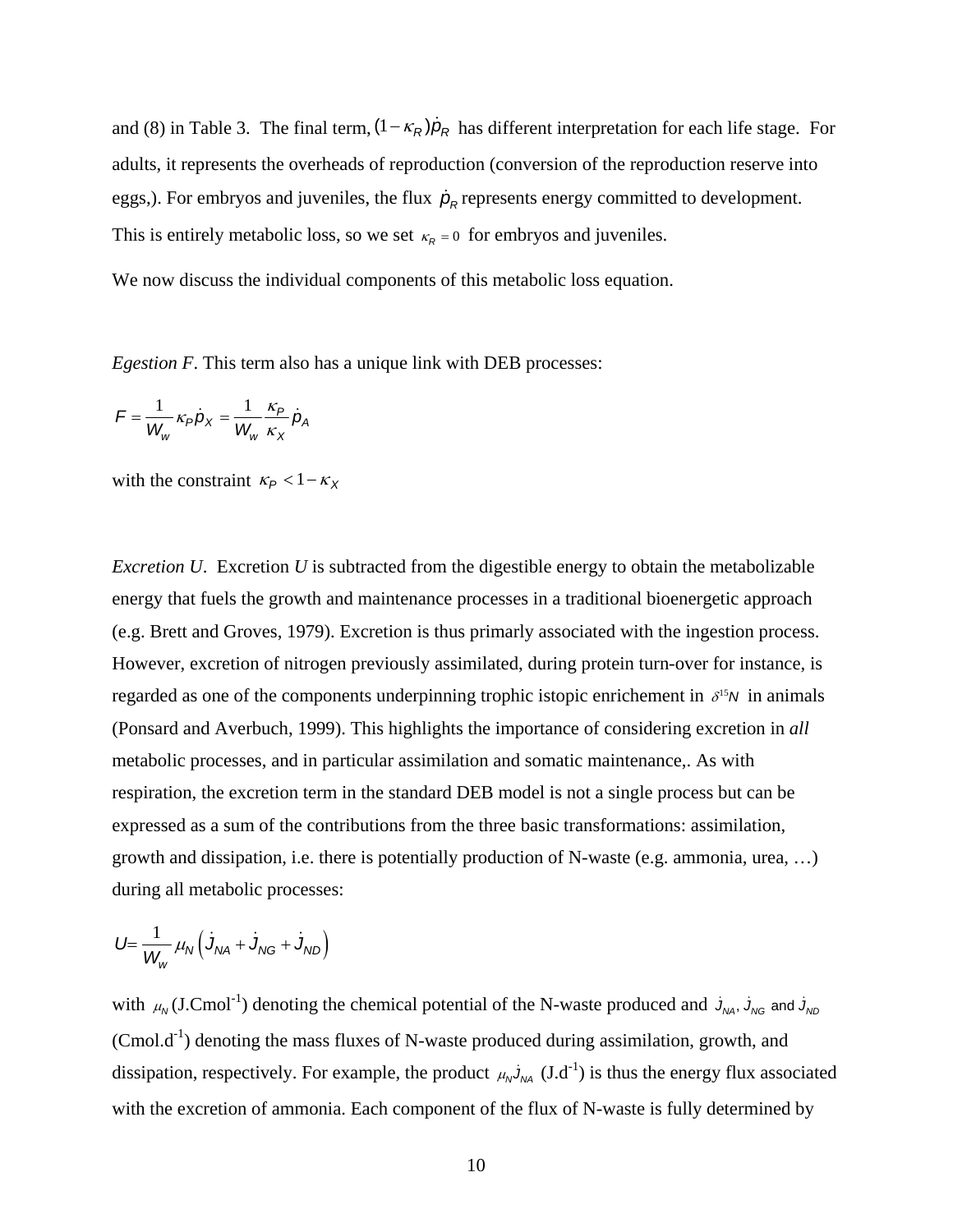the mass balance equations, and so does not require extra parameters, provided the elemental composition of food, reserve, structure and faeces is specified. It should be noted that determining the elemental composition of reserve and structure experimentally can be very demanding due to the very precise definition of these quantites in standard DEB theory (section 2). However, with certain information-rich data, it is possible to establish the full mass balance of C, H, O and N for each transformation (see section 4.3.4 in Kooijman 2010).

*Specific Dynamic Action S*. As previously noted, there are a number of subtly different uses of the term Specific Dynamic Action (SDA). Kooijman (2010, Fig. 11.2) identifies SDA with the "heat increment of feeding", and includes it in the overhead of assimilation (see section 4.4.2 and eq. 4.56 in Kooijman 2010). In this case, if there is no fermentation, SDA = overheads of assimilation – egestion – excretion due to assimilation:

$$
S = \frac{1}{W_w} \Big( (1 - \kappa_x) \dot{p}_x - \kappa_p \dot{p}_x - \mu_N \dot{J}_{NA} \Big)
$$

This definition here assumes that the transient response of respiration rate of an animal following a meal (Secor, 2009) is a fast process when compared to the mobilization of reserve, i.e. that the increase in the mobilization flux following the increase in reserve during the assimilation process is negligible. However, if over the duration of the transient, the mobilization flux  $\dot{p}_c$  is increasing, then *S* certainly includes contributions from the overheads on growth, and from development or reproduction. This is likely in the case when measuring the change in steady state respiration rate of animals feeding at different rates (Bohrer and Lampert, 1988). Thus there is no simple recipe for translating SDA measurements into DEB language; each experiment has to be modeled explicitly. Computing the DEB equivalent of Secor's (2009) characterization of the SDA, for instance, involves numerically solving the differential equations in Table 3 with initial conditions representing a food impulse and calculating all the dissipated fluxes (dissipation + overheads of growth and assimilation, Table 1) before and after the food impulse.

*Standard metabolism M and Activity A.* The standard metabolic rate of a fish is defined as the metabolism of an inactive fish that is not digesting food. If we define activity, as the amount of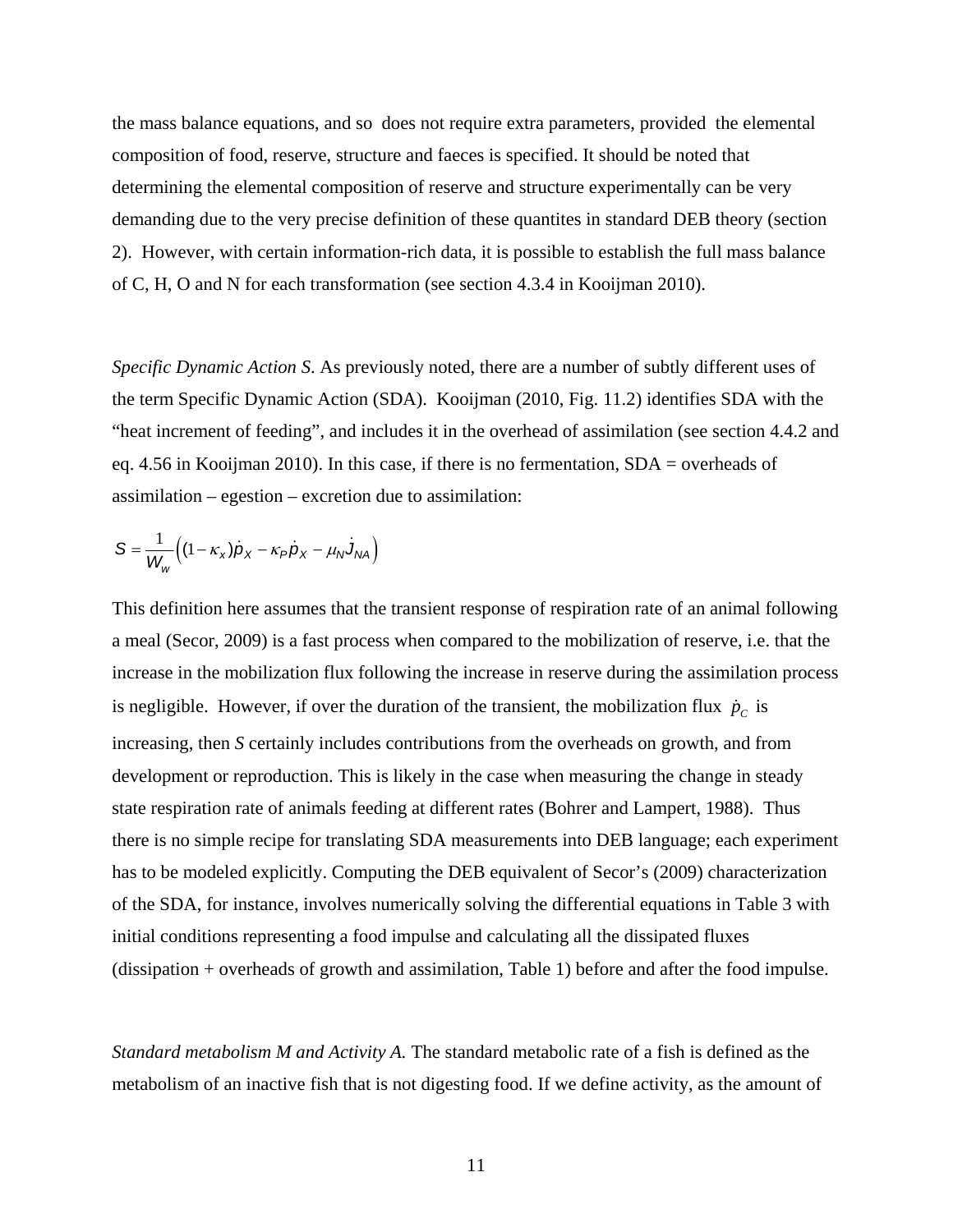energy spent on movement necessary to survive (e.g. to respire, to eat), then we can link the product *MA* to the following combination of DEB processes: overheads of growth + somatic maintenance + maturity maintenance + development or the overheads of reproduction.

$$
M \times A = \frac{1}{W_w} ((1 - \kappa_G) \dot{p}_G + \dot{p}_S + \dot{p}_J + (1 - \kappa_R) \dot{p}_R),
$$

with  $\kappa_R = 0$  in embryos and juveniles.

Many current models that use Kooijman's model structure assume that mechanical work (which is a component of activity) by animals is either small and hence can be neglected, or that it is a component of maintenance. Thus, we cannot directly link activity to a specific component of the standard DEB model. The assumption that mechanical work is a component of somatic maintenance was made in the most detailed DEB-based discussion known to us – a model of BFT (Jusup et al., submitted). The validity and limitations of this assumption are discussed in the next section.

#### **5. Example: Pacific Bluefin Tuna (PBT)**

Efforts in research and management of Pacific Bluefin Tuna (PBT) may benefit from an integrative approach. There are large gaps in knowledge of PBT ecology, mostly due to uniqueness of tuna's physiology and its large range in the wild. Tuna (Scombridae; mainly *Thunnus* spp.) are distinctive because of regional endothermy (Graham and Dickson, 2004), excess red muscle tissue not observed in other fishes (Katz, 2002), elevated standard metabolic rate, high food requirements for increase in biomass, and high aerobic capacity (Korsmeyer et al., 2001).

These distinctive characteristics, coupled with economic significance of PBT and the resulting desire to appropriately manage wild populations and successfully culture PBT, have led to significant research efforts. As it is expensive and impractical to track and observe tuna in the wild, research has been focusing on observations of captured and cultured tuna (but see Butler et al., 2010;Walli et al., 2005), resulting in a substantial body of process-specific and environmentspecific physiological and bioenergetic data including:

• numerous measurements of metabolic rates by respirometry (Dewar and Graham, 1994;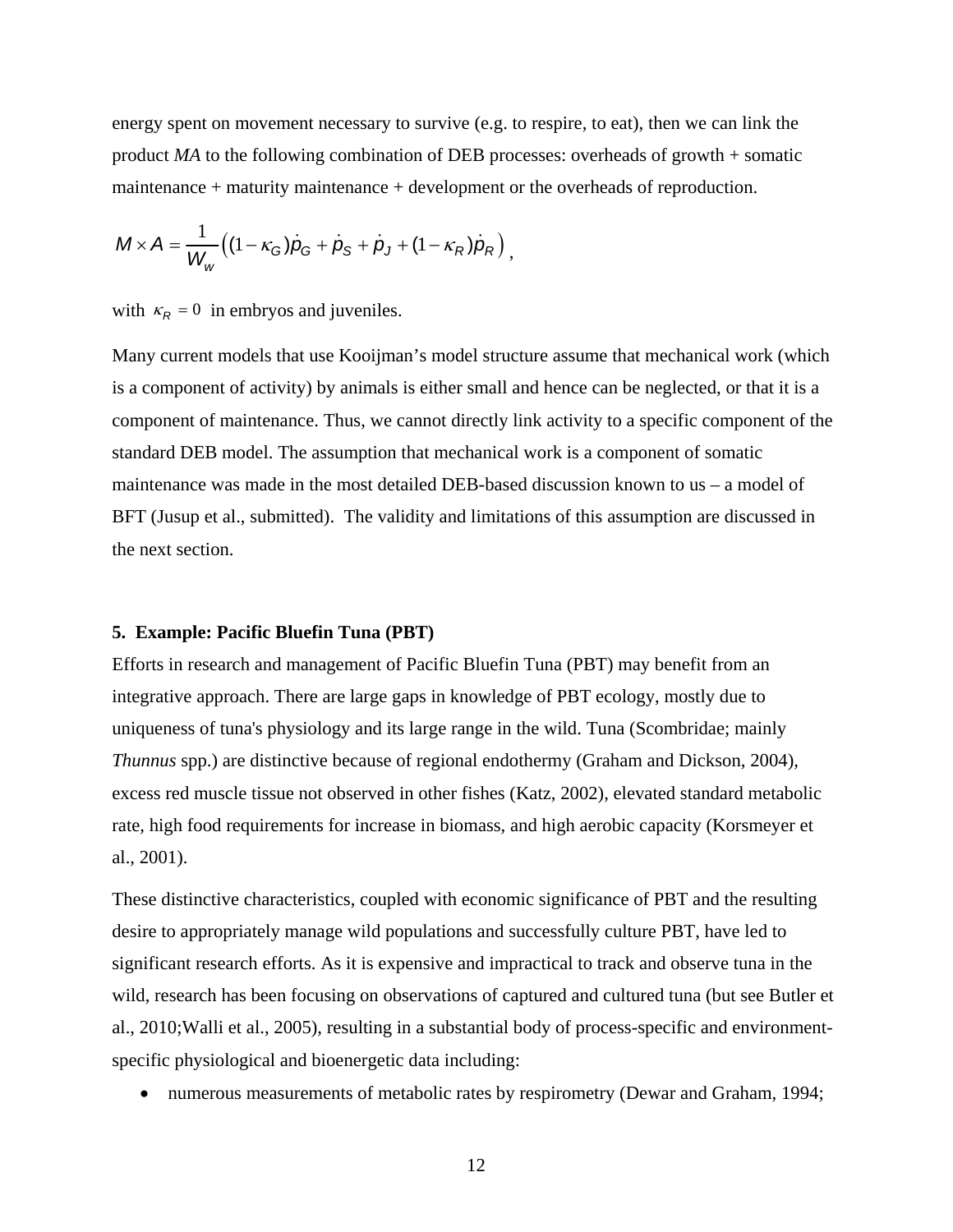Sepulveda and Dickson, 2000; Blank et al., 2007) and energy losses of starved fish (Boggs and Kitchell, 1991)

- comprehensive measurements related to the embryonic development, including temperature dependence of time required from spawning to hatching (Miyashita et al., 2000)
- extensive morphological and physiological descriptions of the larval stage, including measurements of body size as a function of time (Miyashita et al., 2001; Sawada et al., 2005)
- various measurements of growth and feeding rates, feed conversion ratios and reproductive output of fish in captivity (Aguado-Gimenez and Garcia-Garcia, 2005; Masuma, 2009)
- detailed studies of cardiovascular function and specific dynamic action in response to feeding bouts (Fitzgibbon et al., 2007; Clark et al., 2008)
- thorough investigations of PBT heat budget by means of lumped system thermal analysis (Kitagawa et al., 2006; Kitagawa et al., 2007; Kubo et al., 2008).

The DEB modeling framework can reveal connections between these data sets, taking account of both differences in attributes of the fish (e.g. length, weight) and the environmental conditions (e.g. temperature, food density) in which data were gathered.

Jusup et al. (submitted) formulated a complete life cycle DEB model for PBT – from an egg to an adult female and its eggs. The standard DEB model was supplemented with a limited number of assumptions on PBT morphology and thermogenesis. The model was calibrated to emulate physiological characteristics of PBT and used to investigate knowledge gaps like (i) reasons for different growth rates between cultivated and wild PBT, (ii) origins of similarities in the weightlength relationship of cultivated and wild PBT, (iii) estimates of average number of batches produced per spawning season, (iv) estimates of food abundance experienced by wild PBT, (v) reasons behind acceleration of growth rate in the larval stage, and (vi) causes of deceleration of growth rate in the early juvenile phase.

The DEB model of Jusup et al. predicts energy fluxes (Fig. 1) that can be compared with previous bioenergetic measurements. For an individual growing from 30 to 40 kg, in conditions representative of the wild fish (mean scaled functional response  $f=0.905$ , mean body temperature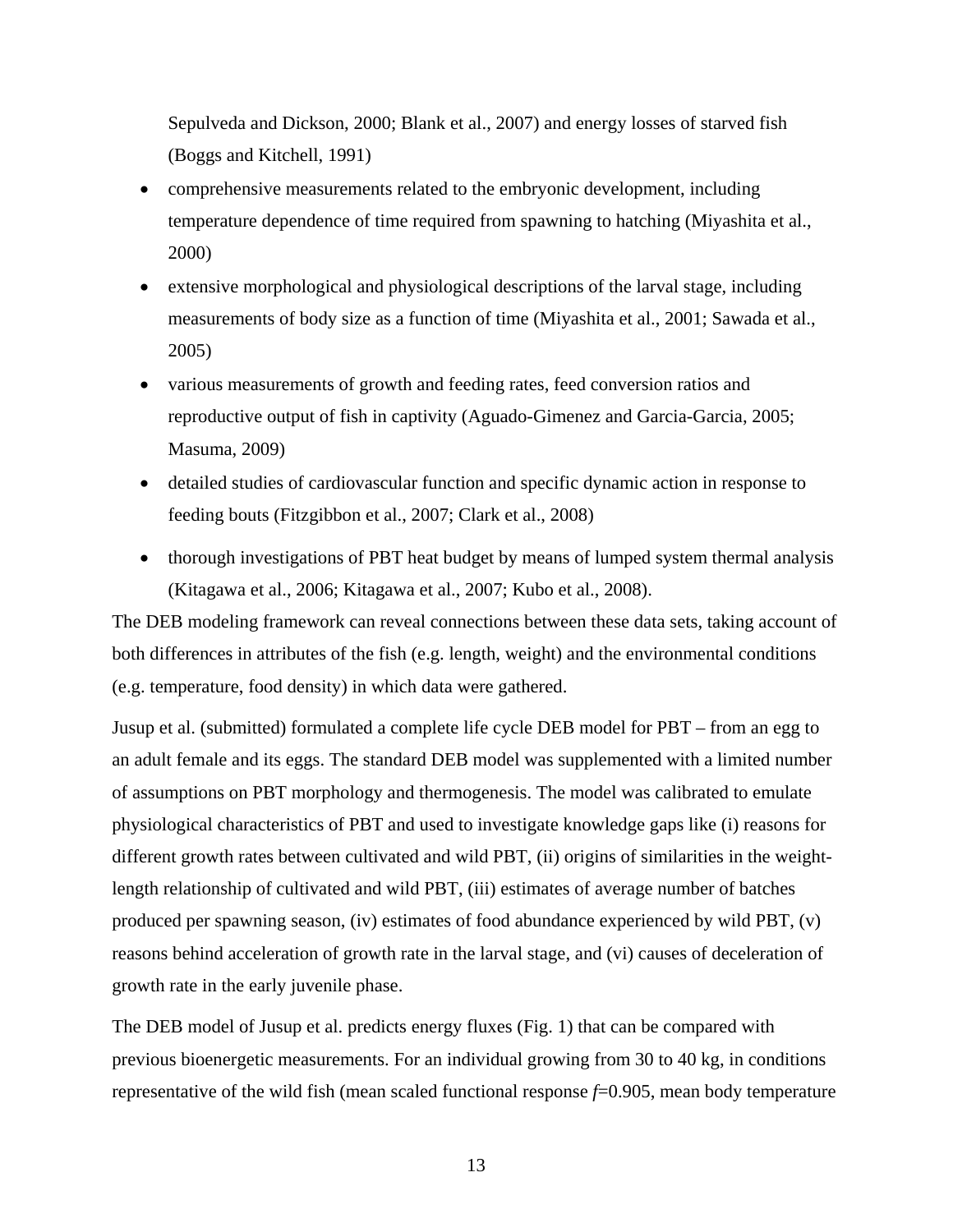19°C) the model predicts an average assimilation flux of 35.5W. The utilization flux (totaling 35.1W) is split between somatic maintenance (64.2%), growth (13.8%), maturity maintenance (21.4%), and maturation (0.6%).

 The high expenditure on maintenance relates to a well-recognized problem in tuna aquaculture, the exceptionally high ratio of dry feed weight to wet fish weight gain, traditionally called the Feed Conversion Ratio (FCR). FCR for large bluefin tuna in Mediterranean aquaculture (average initial and final weight 219 and 255 kg) is as high as 7.4. Even though somewhat lower FCR of 4.6 is reported (Aguado-Gimenez and Garcia-Garcia, 2005) for smaller fish (average initial and final weight 32 and 63 kg), it is still high in comparison to FCR of 1-2 characteristic of other fishes. From the bioenergetic point of view, high FCR is an indication that a large fraction of input energy from feed is lost in the form of heat and metabolic products that most likely originate from continuous swimming. The DEB model, which includes cost of swimming in the somatic maintenance flux, captures this dynamics very well.

Further connecting the DEB model predictions to traditional measurements requires data on respiration rates (section 3). The most complete relevant body of data known to us based on the standard interpretation of respirometry measurement is for (smaller) yellowfin tuna, *Thunnus albacares* (Dewar and Graham, 1994; Korsmeyer et al., 1996; Korsmeyer and Dewar, 2001). These indicate: standard metabolic rate (11%), average contribution from aerobic swimming (27%), oxygen debt recovery (38%), SDA (18%), and growth (6%). When comparing with the DEB model oxygen debt recovery (aerobic energy expenditure to cover costs of processing metabolites from anaerobic activity, replenishing fuel stores etc.) should be interpreted as a part of locomotory costs, and included in somatic maintenance. The recovery period can last from a minute to several days, but is typically short except for the largest fish. Thus as the standard DEB model "averages" fast processes the most appropriate comparison regards the total expenditure associated with anaerobic processes (direct + recovery) as part of somatic maintenance. In yellowfin tuna, this combined cost of movement and oxygen debt recovery accounts for 65%, and total dissipation (standard metabolism added) represents 76% of total respiration.

The total respiration flux can then be interpreted with an estimate based on DEB concepts. As noted earlier, in DEB theory, respiration is a weighted sum of assimilation, dissipation and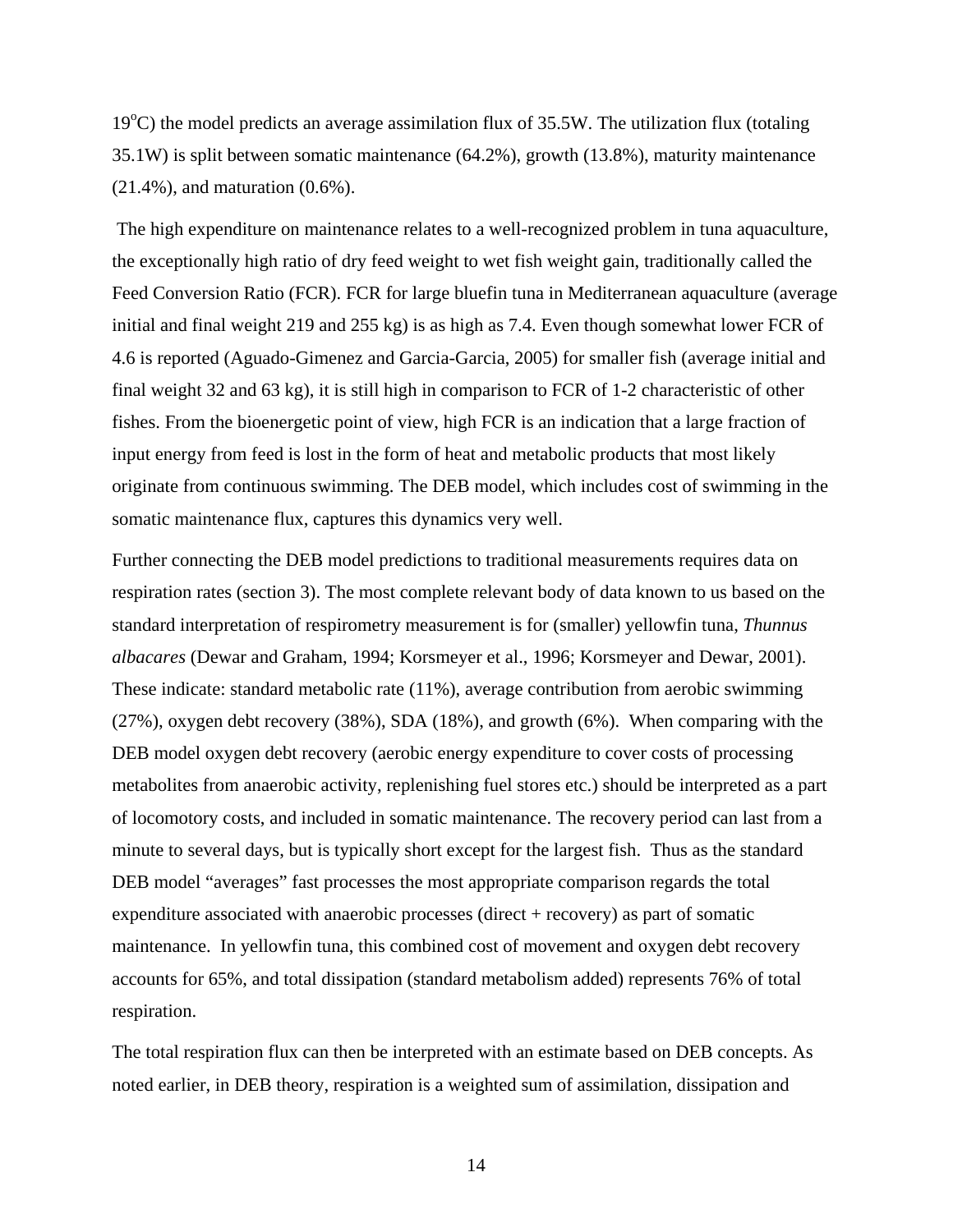growth fluxes; but without explicit assumptions on the stoichiometry of reserves and structure, the weights cannot be calculated a priori. However, data on SDA suggest that assimilation be assigned a lower weight than the other fluxes. The DEB model suggests that assimilation accounts for 9-34% of respiration in PBT, and growth for 12% to 9% (depending on the contribution from assimilation). Dissipation (define again) is the major component, accounting for 57-79%of respiration depending on the assumed weight of the assimilation. These results are qualitatively consistent with the interpretation of aerobic metabolism for yellowfin tuna in the preceding paragraph, where the SDAaccounts for 18%, growth for 6% and dissipative processes for the remaining 76% of total respiration.

These analyses, suggesting that movement costs represent a high proportion of somatic maintenance can be compared with information on the mechanical requirements for swimming. Theoretical studies involving fluid dynamics and experiments on a robotic fish indicate that the power required to overcome drag at normal swimming speeds is low: *RoboTuna* (see section 3) of around 120cm fork length achieved speed of 0.7 m/s  $(0.58s<sup>-1</sup> \times$  fork length) with a power input of only 0.5283W. Accompanying numerical modeling, showing a good agreement with experiments in terms of mean power, estimated the propulsive efficiency at over 90%, estimating mean mechanical power, depending on the value of kinematic parameters, between 1.15-3.05 W at constant speed (0.66 s<sup>-1</sup>  $\times$  fork length). At higher sustained speeds respiration studies suggest that the costs rise by a factor of around 10 at 3 times the typical cruising speed). Assuming a 20- 30% conversion efficiency of chemical energy to mechanical work (Syme and Shadwick 2002, Smith et al. 2005, Ellerby 2010), these data suggest that energetic requirements for swimming are much lower than actual expenditure related to swimming as described above.

Further insight is obtained by comparing the mechanical energy requirements for swimming with *in vitro* measurements of power delivery by red muscle. A living tuna similar in size to *RoboTuna* (120 cm fork length; 35 kg body weight) would have between 4-13% red muscle mass as percentage of body weight (Bernal et al., 2001), indicating that the mechanical power required to overcome drag relative to red muscle mass is of order 1.0 W (kg red muscle)<sup>-1</sup> at typical cruising speeds, with the highest plausible estimates yielding 2.2 W (kg red muscle)<sup>-1</sup>. However, *in vitro* peak mechanical power production in red muscle of yellowfin tuna has been shown to exceed 60 W (kg red muscle)<sup>-1</sup> with power production exceeding 20 W (kg red muscle)<sup>-1</sup> over a wide range of tail beat frequencies (Shadwick and Syme, 2008). Even higher values (44-75 W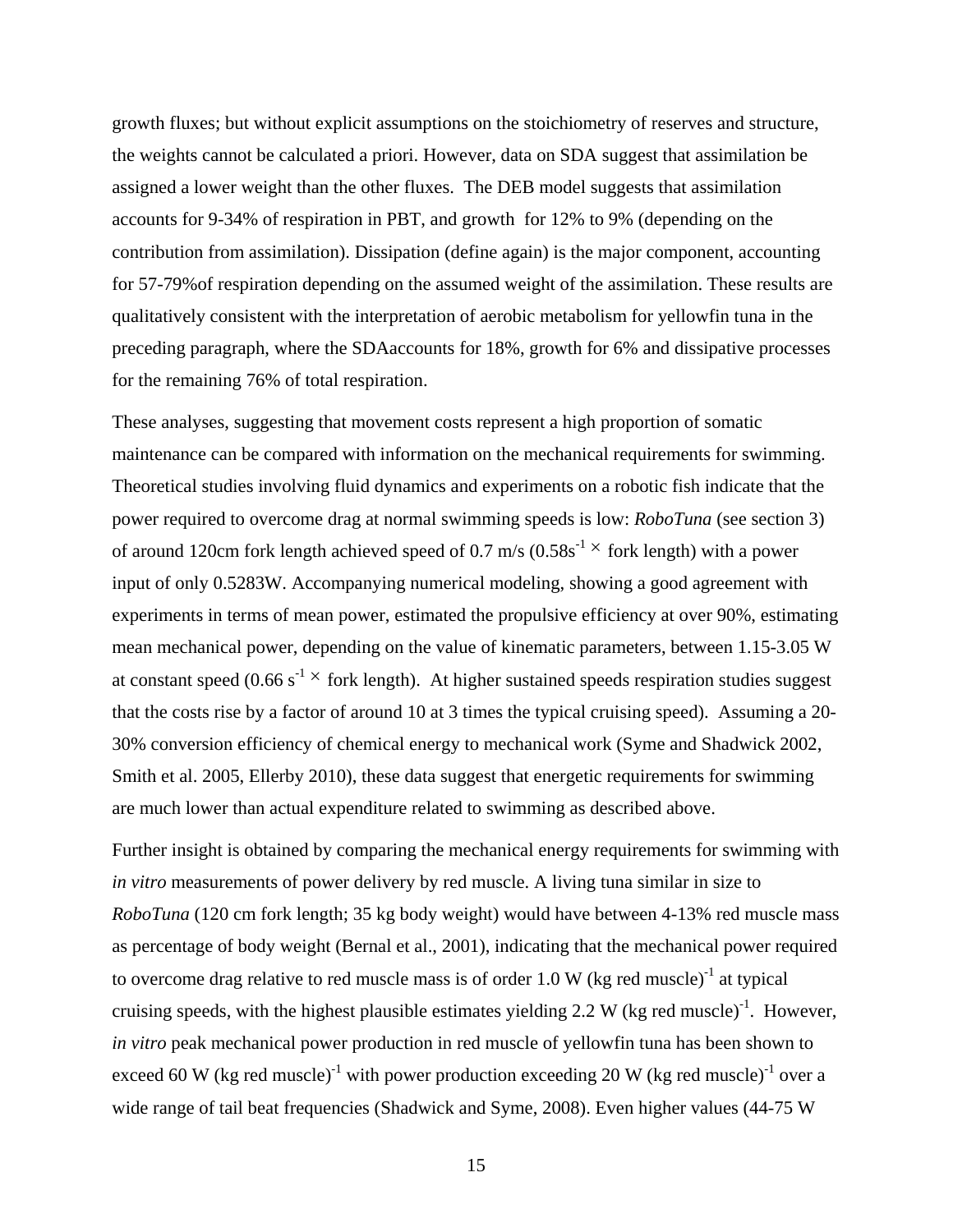(kg red muscle)-1) were observed for skipjack tuna, *Katsuwonus pelamis* (Syme and Shadwick, 2002). Comparison of these values with the mechanical requirements for sustained swimming (preceding paragraph) demonstrates that a tuna's power capacity much exceeds the requirements for sustained swimming.

In summary, the characterization of the energy fluxes in tuna obtained from a parameter-sparse DEB model describing a tuna's full life cycle is consistent with short-term measurements of changes in respiration rates associated with different processes (feeding, swimming). A high proportion of the somatic maintenance rate is associated directly or indirectly with swimming costs, with this expenditure of chemical energy being much greater than is required for the mechanical work being performed. Direct measurement of the power output of red muscle indicates that the animal is capable of delivering much greater mechanical power than is required for sustained swimming. Better understanding of these mismatches requires a deeper exploration of the short-term changes in physiological rates than is possible here.

## **6. Example: Pacific salmon**

Efforts in research and management of Pacific salmon also benefit from an integrative approach. Throughout their life cycle, these fish experience the entire range of aquatic habitats, from tributary, river and estuary to coastal and open ocean, migrating as juveniles from their natal river to the ocean and migrating back to spawn to their natal river as adults. This anadromous life cycle implies serious physiological stress and morphological changes at the transitions to and from the ocean but also implies that individuals experience a large variety of stressors throughout their life cycle. To fully understand the cumulative impact of these stressors and how management and restoration actions could impact salmon populations, we need tools that connect the different life stages and their environments. For example, the effects of sublethal stresses experienced in rivers as juveniles, may be manifest later in the life cycle.

Numerous bioenergetic approaches have been previously developed to study salmonids growth (e.g. Aydin et al., 2005; Ballantyne et al., 2003; Beauchamp et al., 2004; Brodeur et al., 1992; Cech and Myrick, 1999; Madenjian et al., 2004; Petrell and Jones, 2000; Stewart and Ibarra, 1991). But these approaches are often specific to a particular size range of individuals and to a particular species.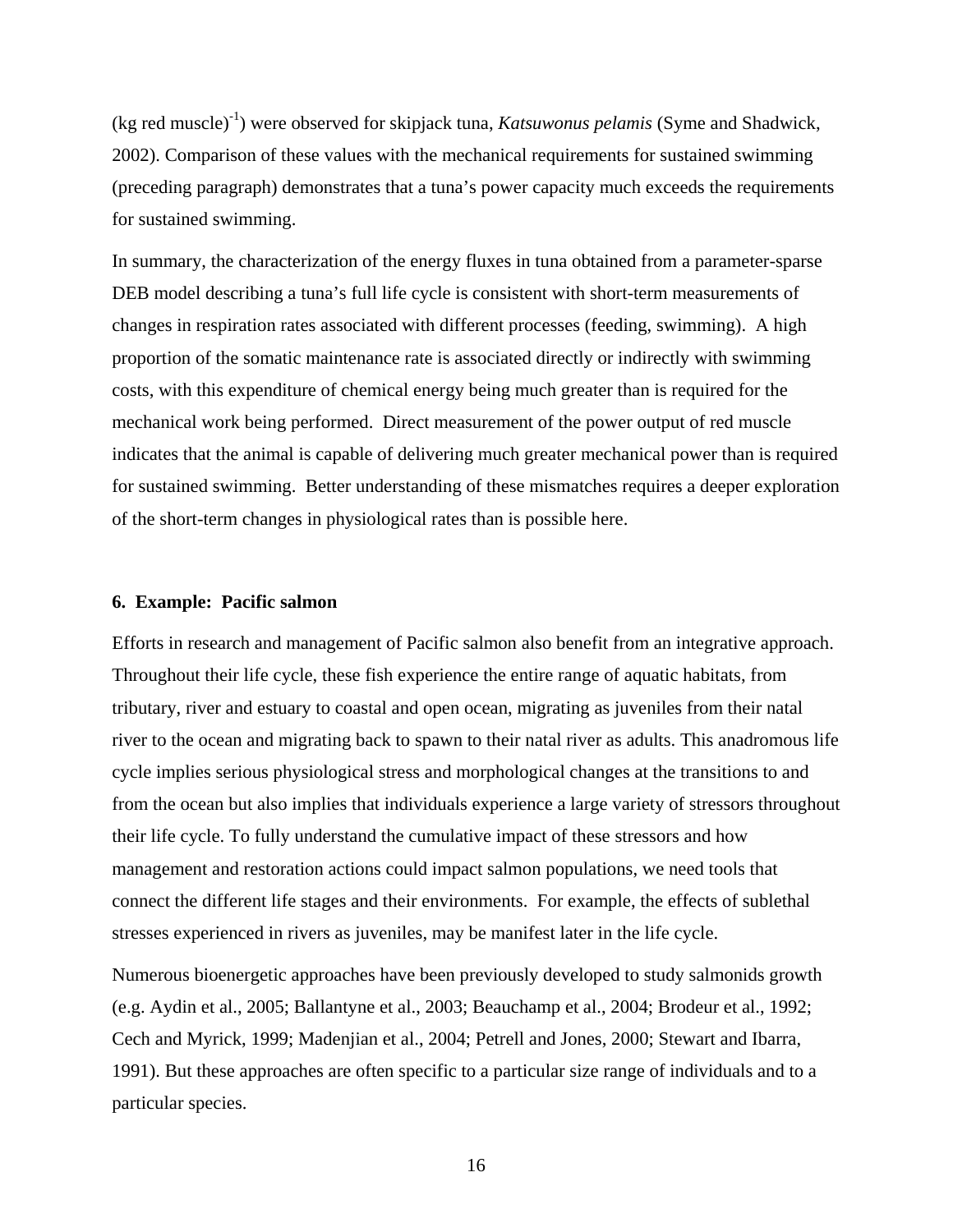To overcome these limitations, Pecquerie et al. (submitted) and Nisbet et al. (2011) proposed a full life cycle DEB model applicable to all species of Pacific salmon. This work drew on both of the distinctive strengths of Kooijman's DEB theory highlighted in the introduction: the full life cycle treatment and the theory for inter-specific comparisons. The model supplements the standard model (Tables 2 and 3) with a limited number of assumptions on anadromy and semelparity. The body-size scaling relationships implied by DEB theory, i.e. the application of a zoom factor *z* on certain parameters (see Table 2) to express species-specific differences in physiology, capture most variations in life-history traits such as egg size, fry size and fecundity among five species of Pacific salmon: Pink (*O. gorbuscha*)*,* Sockeye, (*O. nerka*), Coho (*O. kisutch*), Chum (*O. keta*), and Chinook (*O. tshawytscha*). Initial discrepancies between data and model predictions for one particular species – Sockeye- are resolved by adjusting one parameter value, assuming that sockeye lay eggs in finer substrate beds and that smaller eggs are more adapted to these substrates. This result is particularly encouraging for the development of a 'generalized' Pacific salmon model, with a potential method to fill species-specific data-gap and study species and population-specific adaptations.

Pecquerie et al. also have work in progress modeling one particular species, Chinook salmon (*O. tshawytscha*) (Nisbet et al., 2011), with an initial aim of studying how variations in environmental conditions affect age and size of spawning adults. Qualitative examination of the *intra*-specific variations in life-history traits shows that the observed patterns are also well reproduced. The observation that fast growing individuals migrate back to the river to spawn at an earlier age and smaller size than slow-growing individuals (Parker and Larkin, 1959) is well reproduced. Quantitatively, preliminary simulation results for Chinook broadly agreed with experimental studies on Chinook growth and development rates, but further work is required on fecundity patterns. Energy loss during upstream migration is a potential cause of a mismatch of predictions with data on fecundity.

Overall, the findings support the validity of modeling all the different life stages of a Pacific salmon in a common framework. But further refinement of the chinook DEB model requires making a connection with existing studies on Chinook bioenergetics (e.g. Beer and Anderson, 1997; Madenjian et al., 2004; Petrell and Jones, 2000). As a first step, we here compare the overall energy budget established for a 3kg Chinook by Petrell and Jones (2000) with the Chinook DEB model presented in Nisbet et al. (2011) following the recipes detailed in section 4.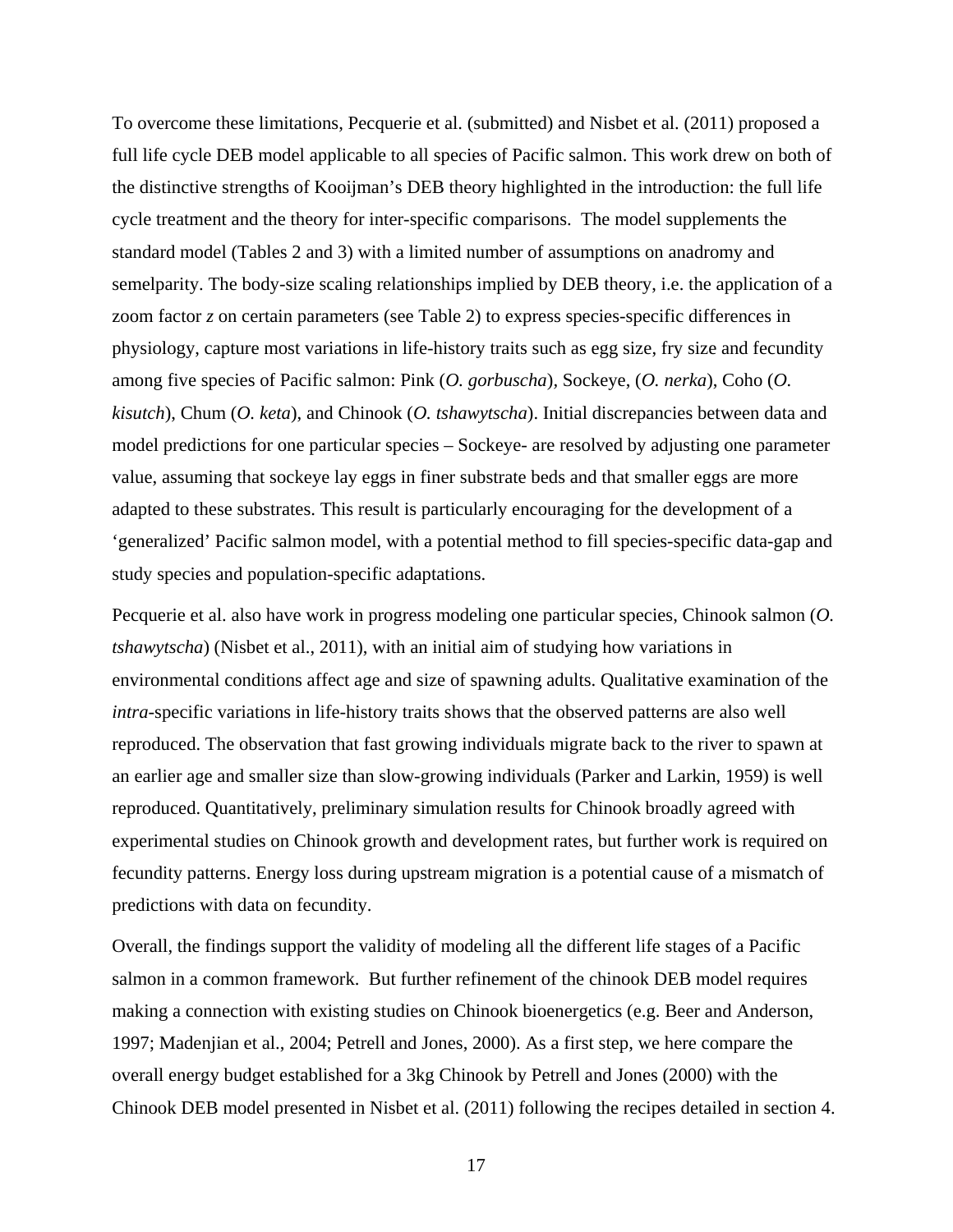For a mean scaled functional response f=0.9 (high food level), the model predicts that the mobilization flux is split between somatic maintenance (50%), growth (10%), maturity maintenance (11.5%), and allocation to reproductive reserve (28.5%). When we compare these processes to the bioenergetic model presented by Petrell and Jones (2000), we obtain that growth (of structure, reserve and reproduction reserve) accounts for 34% of the amount of energy ingested. This value is in agreement with the  $29 \pm 6\%$  estimated by Brett and Groves (1979, cited by Petrell and Jones 2000) for 15 fish species.

As in a standard DEB model, the costs of swimming in the salmon DEB model were considered as part of the maintenance costs. But to look at specific, local river management scenarios, swimming costs need to be detailed. River flow regimes, determined in part by management decisions, impact the earliest and latest life stages. They determine temperature and oxygen supply for embryos, body temperature and swimming requirements (and hence swimming costs) for juveniles that feed and aim to sustain their location. More obviously, they impact swimming costs of adults that migrate upstream to reach the spawning grounds.

We are considering two approaches for introducing swimming costs in a DEB model for Pacific salmon. First, we note that adults do not feed during their upstream migration to the spawning grounds (Armstrong, 2010), which may last several months. We could therefore compare the energy expenditure due to total maintenance costs and egg production that the salmon DEB model predicts at a given temperature for the duration of the migration for non-feeding individuals with the energy expenditure reported for sockeye salmon during their migration (Cooke et al., 2006a; Cooke et al., 2006b; Cooke et al., 2008; Crossin et al., 2009; Hanson et al., 2008; Rand et al., 2006). Associated costs may depend on elevation gain, flow regime, water temperature and many other factors. We need to evaluate whether introducing these factors (and thus adding more complexity to the model) is necessary to understand the variations in energy allocated to reproduction after migration.

Second, we could use the estimation of swimming costs by Petrell and Jones (2000). These authors evaluated drag and power requirement of swimming for Chinook and Atlantic salmon (*Salmo salar*) by calculating drag coefficient and planform area using body measurements and swimming speed. These authors suggested that the difference in energy expenditure due to drag could explain 20% of the observed difference in FCR between the two species. To obtain this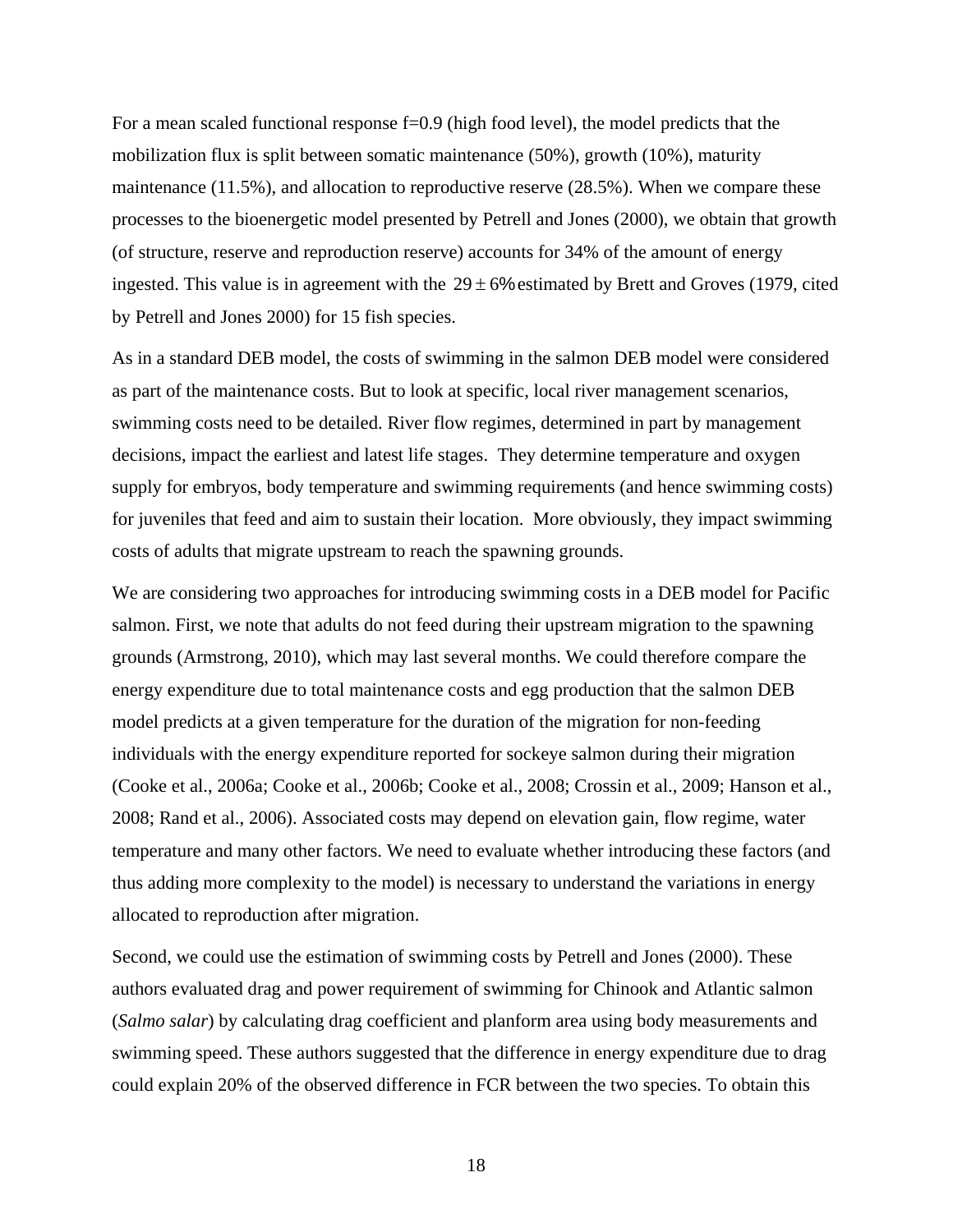estimation, they used a classical bioenergetic approach to evaluate how the growth – in weight, not in structure – is reduced in Chinook due to higher cost of swimming, largely due to a larger girth compared to an Atlantic salmon of the same weight, and thus a higher drag. For DEB applications, it is necessary to interpret the differences in power requirement for swimming in terms of structure-specific costs (and not weight-specific costs). This would allow comparison of budgets of individuals of the same weight of two species in the DEB context. Deviations from DEB predictions could then be hypothesized as arising from differences in power requirement due to species-specific body form. Such interpretation would inform more precisely how we transfer parameter values among related species.

Finally, introducing specific swimming costs in our salmon DEB model would allow us to complement environmental flow assessment studies for juvenile salmon. We could potentially perform studies similar to Hayes et al. (2007), who evaluated energy uptake and expenditure in different river flow regimes for brown trout (*Salmo trutta*), which required modeling the tradeoff between the costs in mechanical energy of life in high flows, and the benefits of enhanced delivery rates of food (drifting invertebrates).

## **7. Discussion**

Kooijman's dynamic energy budget theory is emerging as a powerful tool for relating metabolic organization within organisms to those aspects of physiological performance that impact higher levels of biological organization, especially population dynamics and ecosystem processes. But the theory is highly abstract with neither the state variables, nor the internal energy and material fluxes being directly measurable. The high level of abstraction acts as a deterrent to its wider use, but is the key to its generality. In this review we have provided recipes for common bioenergetic measurements in terms of the state variables and fluxes in a "standard" DEB model.

Nisbet et al. (2010) recently reviewed the extent to which the individual  $\rightarrow$  population connection could be achieved with simpler, empirically based models where the state of an animal was characterized by one variable (size). They concluded that remarkably simple mass-balance models, well supported by empirical data and resembling those described here as traditional bioenergetic models, are often adequate for connecting the performance of a well-studied organism to the history of its environment. But they also highlighted the serious down-side of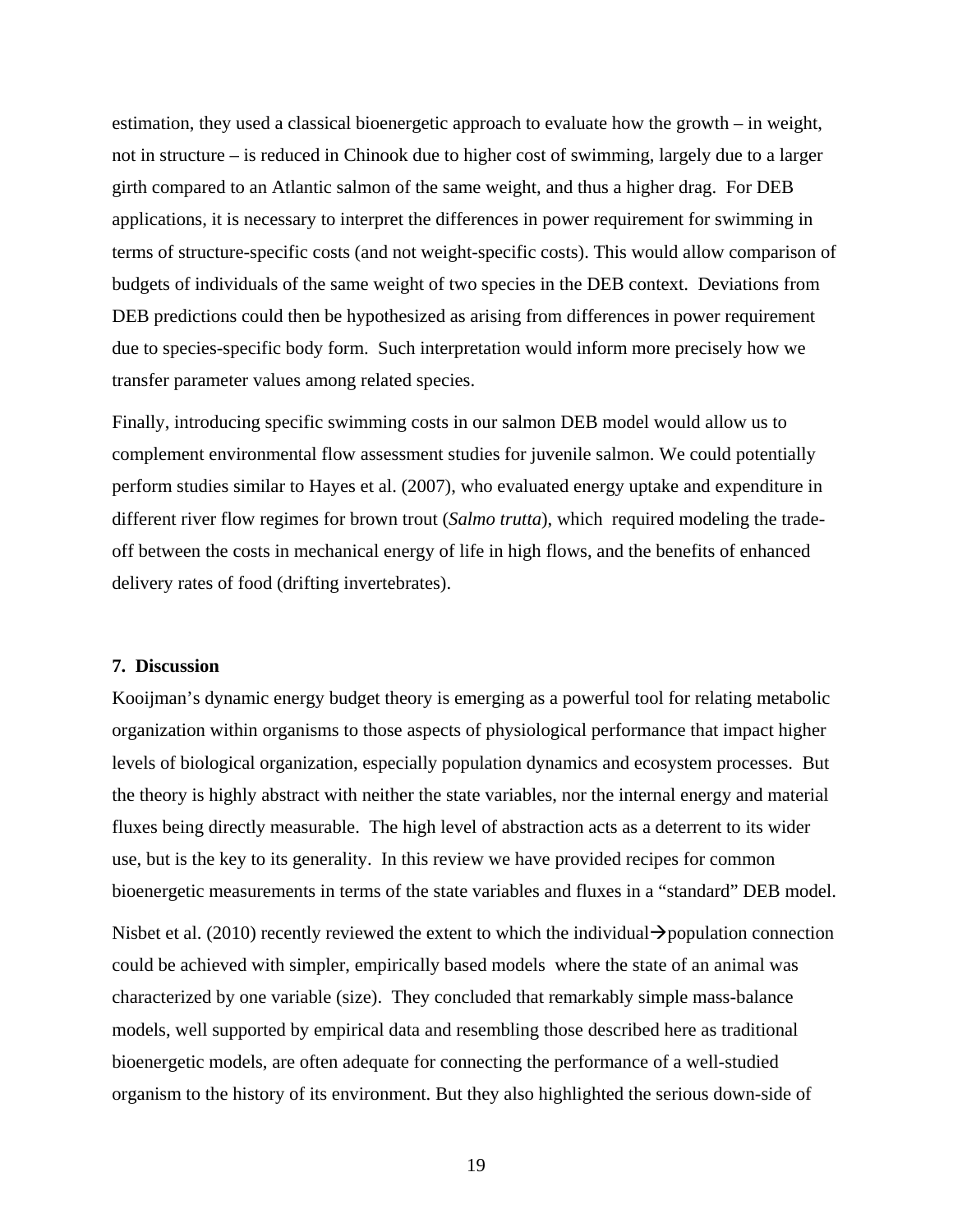such pragmatism, which is (i) the loss of connection to theory describing interspecific variation in physiological rates; and (ii) the parameter richness of empirically based models for a complete life cycle.

The motivation for the two applications in this paper of Kooijman's more abstract approach to DEB theory came from recognition of these limitations. Each fish model was a variant of Kooijman's "standard" DEB model (Sousa et al., 2010), and relied for parameter estimation on the capacity of DEB theory to offer a unified description of the full life cycle. The salmon study also exploits the body-size scaling relations. The decision to use the full DEB model in each application was therefore justified, even on pragmatic grounds. Yet there is a large empirical literature on the bioenergetics and biomechanics of both species that is constructed round the simpler paradigm. We faced (and still face) challenges figuring out how to relate these data to the DEB models, thereby giving added precision to the models in applications. In this paper, we made connections that relied on the recipes in section 4, and identified further issues that must be part of future research.

A more ambitious ecological motivation for better understanding the interconnections between the different modeling approaches is that there are some systems where the simplifying assumptions of "standard" DEB theory may be invalid. We have already noted the potential importance of changes in the theory that are required to cover anaerobic processes (Childress and Somero, 1990), and we have discussed situations where mechanical work represents a significant contribution to the energy budget. Both situations require extensions of the thermodynamic underpinnings of DEB theory (Sousa et al., 2006).

Notwithstanding the remaining challenges, our take-home message for ecologists is that the rigorous conceptual framework offered by Kooijman's theory has the potential to allow better experimental design and to open the door for creative utilization of hard-earned data. We have tried to demystify the theory by clarifying the connections to measurements commonly obtained in physiological ecology. Further case studies are needed to further sharpen our understanding of the connections, and over time should in turn lead to improved theory.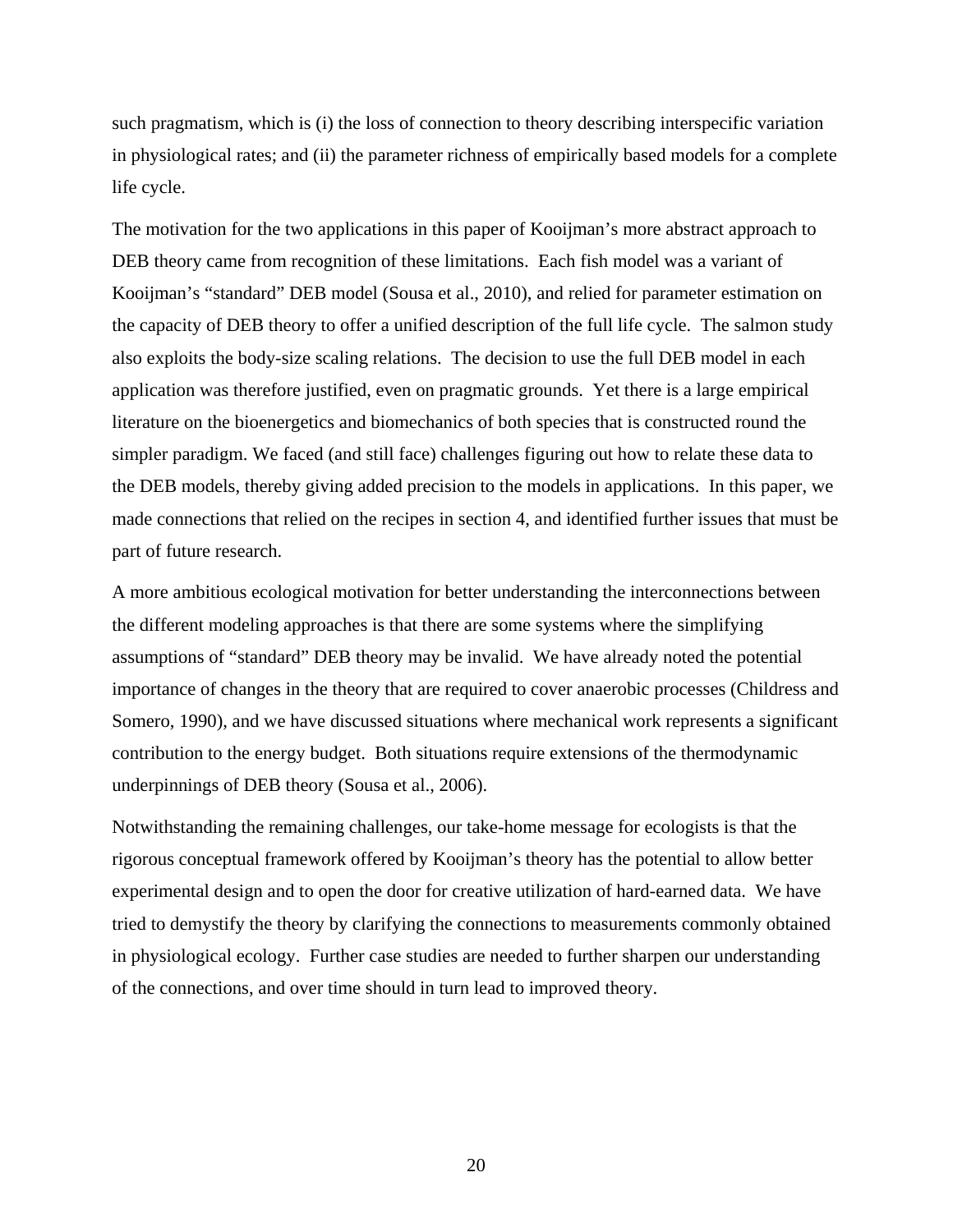## **Acknowledgements**

We thank Mark Denny for organization of the symposium on Biophysics, Bioenergetics, and Mechanistic Approaches to Ecology in March 2011. We thank Bill Gurney, Michael Kearney, Bas Kooijman, Ed McCauley, Erik Muller, Tania Sousa, and others for discussions of DEB theory, and for sharing unpublished work. This work was supported by NSF (grant EF-0742521), NOAA (subaward from NA100AR4320156), and the Croatian Ministry for Science, Education and Sport (grant 098-0982934-2719).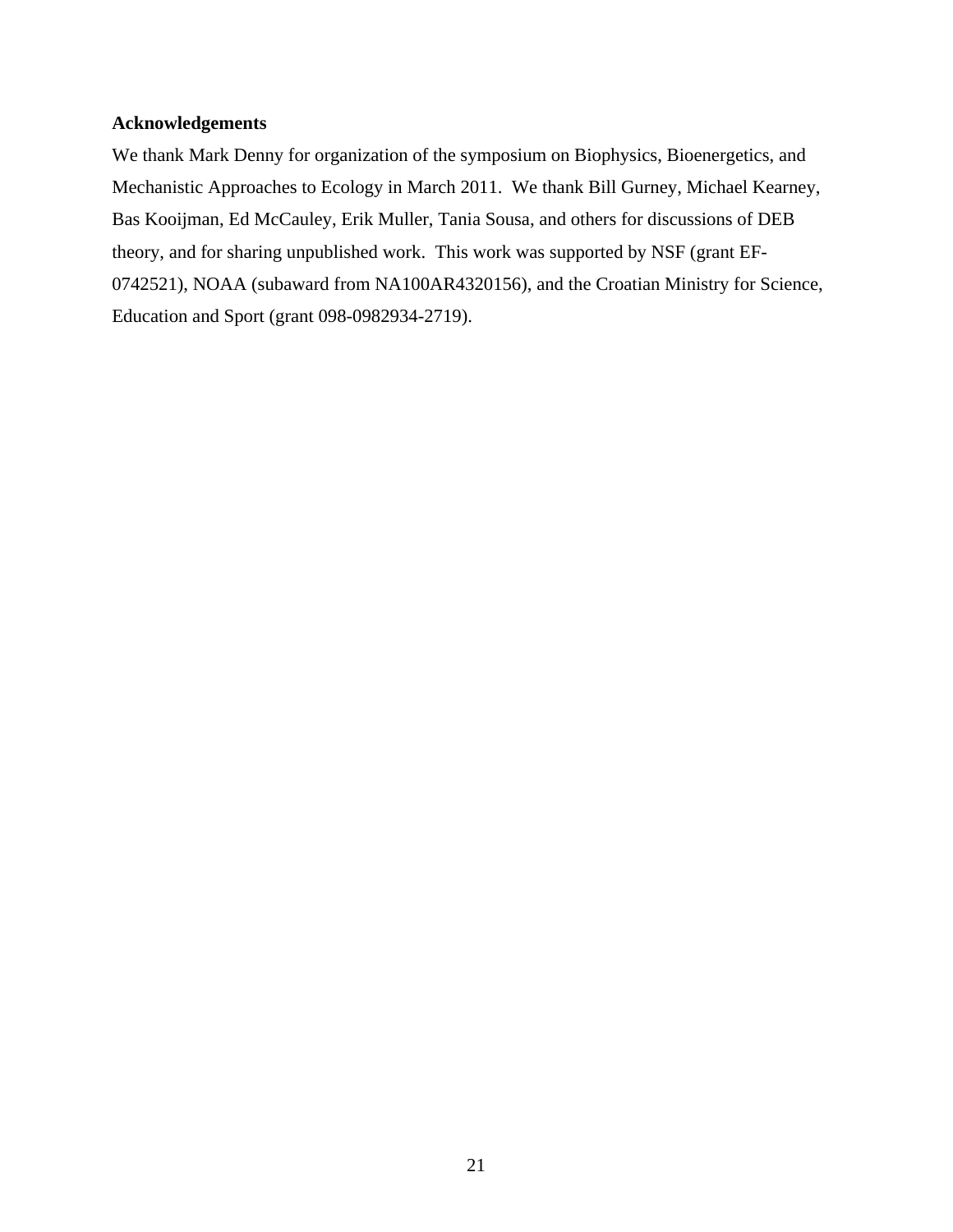## **LITERATURE CITED**

**Aguado, F., Martinez, F.J., Garcia-Garcia, B.** (2004) *In vivo* total nitrogen and total phosphorous digestibility in Atlantic Bluefin Tuna (Thunnus *thynnus thynnus* Linnaeus, 1758) under industrially intensive fattening conditions in Southeast Spain Mediterranean coastal waters. *Aquaculture Nutrition* 10: 413–419

**Aguado-Gimenez, F., Garcia-Garcia, B.** (2005) Growth, food intake and feed conversion rates in captive Atlantic bluefin tuna (*Thunnus thynnus* Linnaeus, 1758) under fattening conditions. *Aquaculture Research* 36: 610-614

**Armstrong, J. B.** (2010). Comment on "Egg consumption in mature Pacific salmon (*Oncorhynchus* spp.)". *Canadian Journal of Fisheries and Aquatic Sciences* 67, 2052-2054.

**Aydin, K. Y., McFarlane, G. A., King, J. R., Megrey, B. A. and Myers, K. W.** (2005). Linking oceanic food webs to coastal production and growth rates of Pacific salmon (*Oncorhynchus* spp.), using models on three scales. Deep-Sea Research Part `II`-*Topical Studies in Oceanography* 52, 757-780.

**Ballantyne, A. P., Brett, M. T. and Schindler, D. E.** (2003). The importance of dietary phosphorus and highly unsaturated fatty acids for sockeye (*Oncorhynchus nerka*) growth in Lake Washington - a bioenergetics approach. *Canadian Journal of Fisheries and Aquatic Sciences* 60, 12-22.

**Barrett, D. S., Triantafyllou, M. S., Yue, D. K. P., Grosenbaugh, M. A. and Wolfgang, M. J.** (1999). Drag reduction in fish-like locomotion. *Journal of Fluid Mechanics* 392, 183-212.

**Beauchamp, D. A., Sergeant, C. J., Mazur, M. M., Scheuerell, J. M., Schindler, D. E., Scheuerell, M. D., Fresh, K. L., Seiler, D. E. and Quinn, T. P.** (2004). Spatial-temporal dynamics of early feeding demand and food supply for sockeye salmon fry in Lake Washington. *Transactions of the American Fisheries Society* 133, 1014-1032.

**Beer, W. N. and Anderson, J. J.** (1997). Modelling the growth of salmonid embryos. *Journal of Theoretical Biology* 189, 297-306.

**Bohrer, R. N. and Lampert, W.** (1988). Simultaneous measurement of the effect of food concentration on assimilation and respiration in *Daphnia magna* straus. *Functional Ecology* 2, 463-471.

**Blank, J.M., Farwell, C.J., Morrissette, J.M., Schallert, R.J., Block, B.A.** (2007) Influence of Swimming Speed on Metabolic Rates of Juvenile Pacific Bluefin Tuna and Yellowfin Tuna. *Physiological and Biochemical Zoology* 80(2): 167-177

**Brett, J. R.** (1963). Energy Required for Swimming by Young Sockeye Salmon with a Comparison of Drag Force on a Dead Fish. *Transactions of the Royal Society of Canada* 1, 441- &.

**Brett, J. R.** (1964). The Respiratory Metabolism and Swimming Performance of Young Sockeye Salmon. **Journal of the Fisheries Research Board of Canada** 21, 1183-1226.

Brodeur, R. D., Francis, R. C. and Pearcy, W. G. (1992). Food consumption of juvenile coho(*Oncorhynchus kisutch*) and chinook salmon (*O. tshawytscha*) on the continental shelf off Washington and Oregon. *Canadian Journal of Fisheries and Aquatic Sciences* 49, 1670-1685.

**Brown, J. H., Gillooly, J. F., Allen, A. P., Savage, V. M. and West, G. B.** (2004). Toward a metabolic theory of ecology. *Ecology* 85, 1771-1789.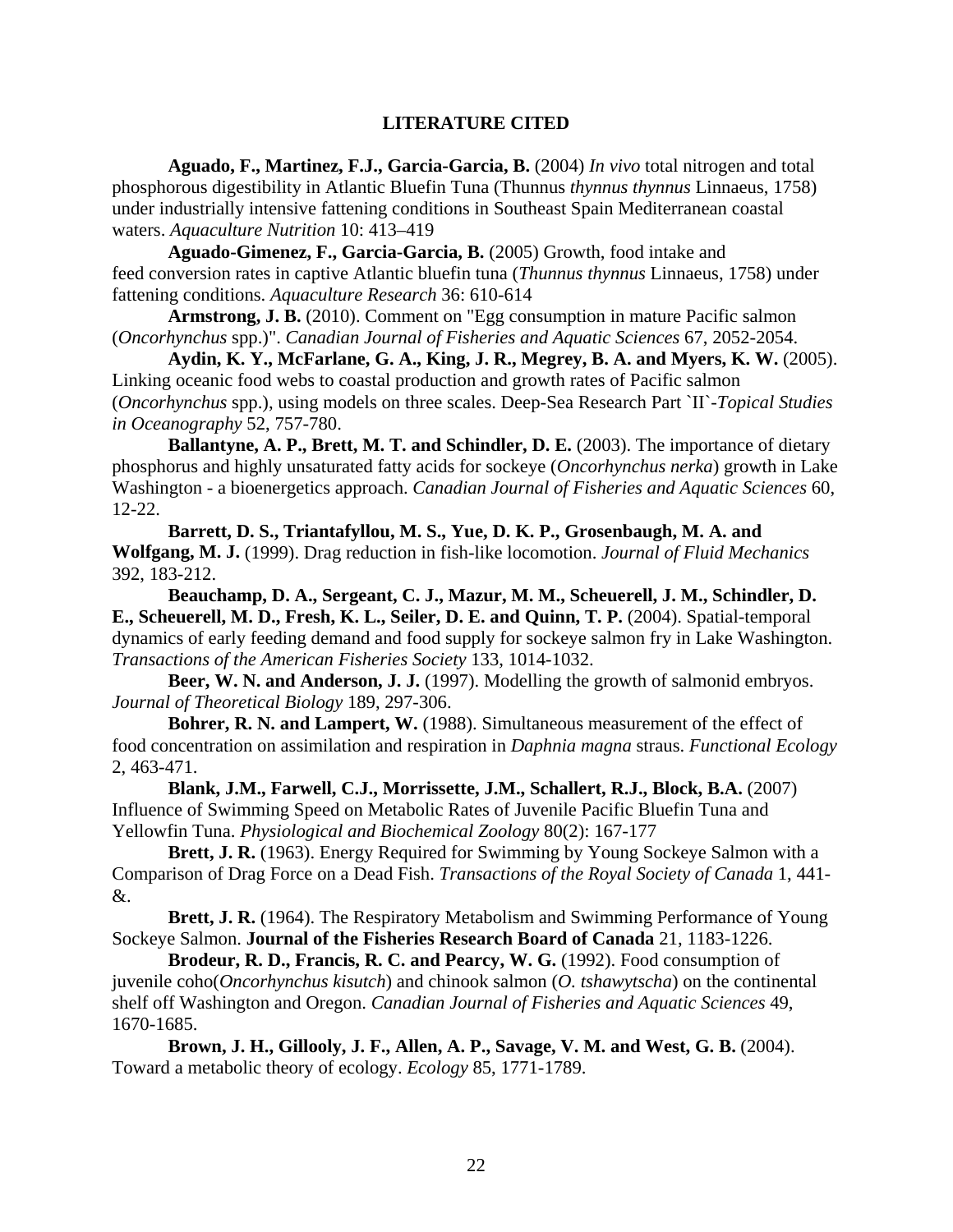**Buckley, L. B., Rodda, G. H. and Jetz, W.** (2008). Thermal and energetic constraints on ectotherm abundance: A global test using lizards. *Ecology* 89, 48-55.

**Buckley, L. B., Urban, M. C., Angilletta, M. J., Crozier, L. G., Rissler, L. J. and Sears, M. W.** (2010). Can mechanism inform species' distribution models? *Ecology Letters* 13, 1041-1054.

**Cech, J. J. and Myrick, C. A.** (1999). Steelhead and Chinook Salmon Bioenergetics: Temperature, Ration, and Genetic Effects. In Technical Completion Reports, vol. 885, pp. 74. Davis, CA: University of California Water Resources Center.

**Childress, J. J. and Somero, G. N.** (1990). Metabolic scaling: a new perspective based on scaling of glycolytic enzyme activities. American Zoologist 30, 161-173.

**Chipps, S. R. and Wahl, D. H.** (2008). Bioenergetics modeling in the 21st century: Reviewing new insights and revisiting old constraints. *Transactions of the American Fisheries Society* 137, 298-313.

**Clark, T.D., Taylor, B.D., Seymour, R.S., Ellis, D., Buchanan, J. et al.** (2008) Moving with the beat: heart rate and visceral temperature of free-swimming and feeding bluefin tuna. *Proc. R. Soc. B* 275: 2841-2850

**Cooke, S. J., Hinch, S. G., Crossin, G. T., Patterson, D. A., English, K. K., Healey, M. C., Shrimpton, J. M., Van Der Kraak, G. and Farrell, A. P.** (2006a). Mechanistic basis of individual mortality in pacific salmon during spawning migrations. *Ecology* 87, 1575-1586.

**Cooke, S. J., Hinch, S. G., Crossin, G. T., Patterson, D. A., English, K. K., Shrimpton, J. M., Van der Kraak, G. and Farrell, A. P.** (2006b). Physiology of individual late-run Fraser River sockeye salmon (*Oncorhynchus nerka*) sampled in the ocean correlates with fate during spawning migration. *Canadian Journal of Fisheries and Aquatic Sciences* 63, 1469-1480.

**Cooke, S. J., Hinch, S. G., Farrell, A. P., Patterson, D. A., Miller-Saunders, K., Welch, D. W., Donaldson, M. R., Hanson, K. C., Crossin, G. T., Mathes, M. T. et al.** (2008). Developing a mechanistic understanding of fish migrations by linking telemetry with physiology, behavior, genomics and experimental biology: an interdisciplinary case study on adult Fraser river sockeye salmon. *Fisheries* 33, 321-338.

**Crossin, G. T., Hinch, S. G., Cooke, S. J., Cooperman, M. S., Patterson, D. A., Welch, D. W., Hanson, K. C., Olsson, I., English, K. K. and Farrell, A. P.** (2009). Mechanisms Influencing the Timing and Success of Reproductive Migration in a Capital Breeding Semelparous Fish Species, the Sockeye Salmon. *Physiological and Biochemical Zoology* 82, 635-652.

**Crossin, G. T., Hinch, S. G., Farrell, A. P., Higgs, D. A., Lotto, A. G., Oakes, J. D.**  and Healey, M. C. (2004). Energetics and morphology of sockeye salmon: effects of upriver migratory distance and elevation. *Journal of Fish Biology* 65, 788-810.

**Dewar H, Graham JB** (1994) Studies of tropical tuna swimming performance in a large water tunnel. *Journal of Experimental Biology* 192: 13–31

**Ellerby, D. J.** (2010). How Efficient Is a Fish? *Journal of Experimental Biology* 213, 3765-3767.

**Fitzgibbon, Q.P., Seymou,r R.S., Ellis, D., Buchanan, J.** (2007) The energetic consequence of specific dynamic action in southern bluefin tuna *Thunnus maccoyii*. *The Journal of Experimental Biology* 210: 290-298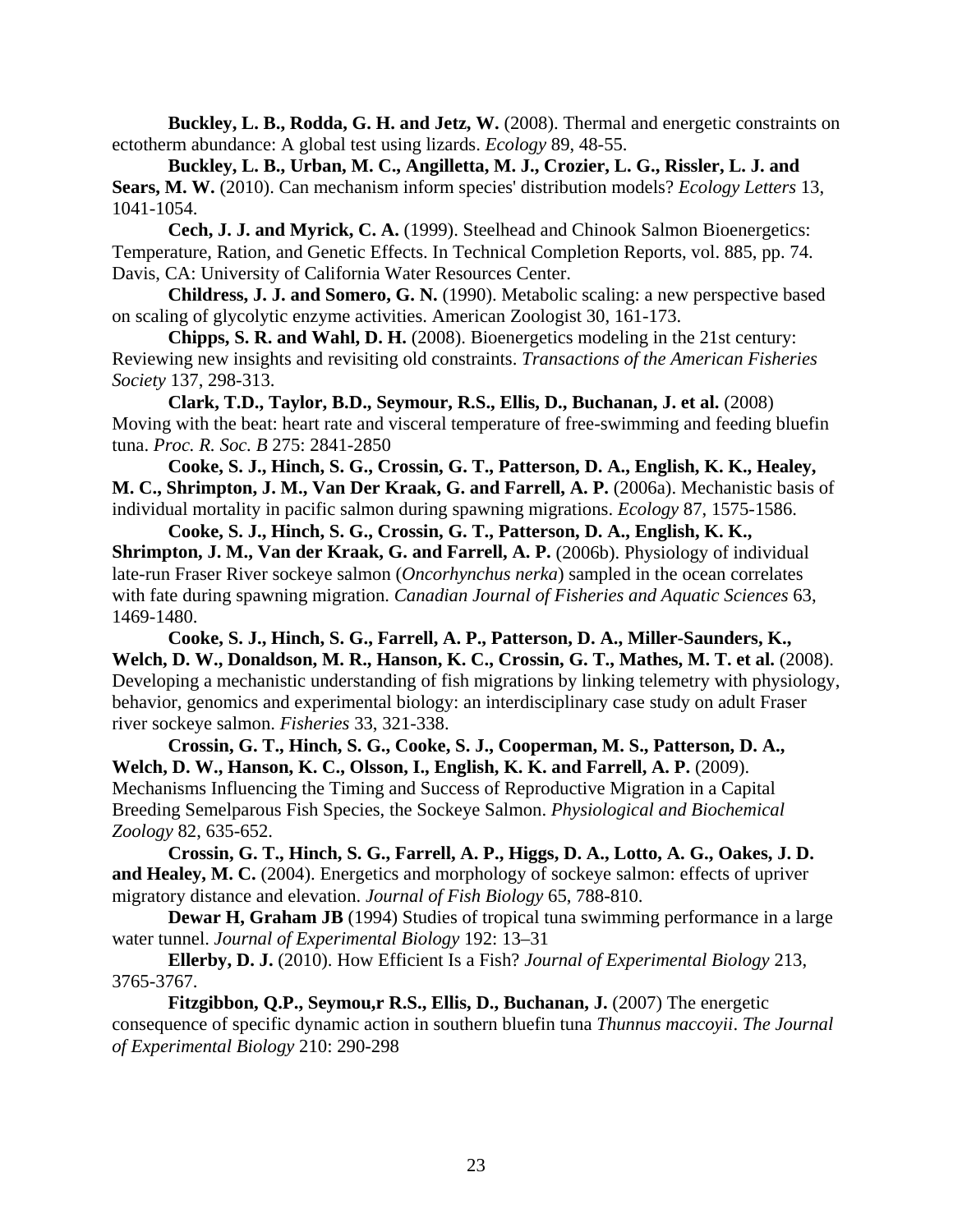**Forster, I.** (1999) A note on the method of calculating digestibility coefficients of nutrients provided by single ingredients to feeds of aquatic animals. *Aquaculture Nutrition* 5: 143-145

**Graham, J. B. and Dickson, K. A.** (2004). Tuna comparative physiology. *Journal of Experimental Biology* **207**, 4015-4024.

**Gurney, W. S. C. and Nisbet, R. M.** (1998). Ecological Dynamics. New York: Oxford University Press.

**Hanson, K. C., Cooke, S. J., Hinch, S. G., Crossin, G. T., Patterson, D. A., English,**  K. K., Donaldson, M. R., Shrimpton, J. M., Van der Kraak, G. and Farrell, A. P. (2008). Individual variation in migration speed of upriver-migrating sockeye salmon in the Fraser River in relation to their physiological and energetic status at marine approach. *Physiological and Biochemical Zoology* 81, 255-268.

**Hayes, J. W., Hughes, N. F. and Kelly, L. H.** (2007). Process-based modelling of invertebrate drift transport, net energy intake and reach carrying capacity for drift-feeding salmonids. *Ecological Modelling* 207, 171-188.

**Jusup, M., Klanjscek, T., Matsuda, H. and Kooijman, S. A. L. M.** (submitted). A full lifecycle bioenergetic model for bluefin tuna. . *PLos ONE*.

Kearney, M., Simpson, S. J., Raubenheimer, D. and Helmuth, B. (2010). Modelling the ecological niche from functional traits. *Philosophical Transactions of the Royal Society B-Biological Sciences* 365, 3469-3483.

**Kearney, M. R., Matzelle, A. and Helmuth, B.** (submitted). Biomechanics meets the ecological niche: the importance of temporal data resolution. *Journal of Experimental Biology*.

**Kitagawa, T., Kimura, S., Nakata, S., Yamada, H.** (2006) Thermal adaptation of Pacific bluefin tuna *Thunnus orientalis* to temperate waters. *Fisheries Science* 72: 149-156

**Kitagawa, T., Kimura, S., Nakata, S., Yamada, H.** (2007) Why do young Pacific bluefin tuna repeatedly dive to depths through the thermocline? *Fisheries Science* 73: 98-106

**Kooijman, S. A. L. M.** (1986). Population dynamics on the basis of energy budgets. In The Dynamics of Physiologically Structured Populations, vol. 68 eds. J. A. J. Metz and O. Diekmann), pp. 266-297. Berlin: Springer-Verlag.

**Kooijman, S. A. L. M.** (1993). Dynamic energy budgets in biological systems: theory and applications in ecotoxicology. New York: Cambridge University Press.

**Kooijman, S. A. L. M.** (2000). Dynamic Energy and Mass Budgets in Biological Systems. New York: Cambridge University Press.

**Kooijman, S. A. L. M.** (2001). Quantitative aspects of metabolic organization: a discussion of concepts. *Philosophical Transactions of the Royal Society of London B, Biological Sciences* 356, 331-349.

**Kooijman, S. A. L. M.** (2010). Dynamic Energy Budget Theory for Metabolic Organization. Cambridge, UK: Cambridge University Press.

**Kooijman, S. A. L. M., Sousa, T., Pecquerie, L., van der Meer, J. and Jager, T.**  (2008). From food-dependent statistics to metabolic parameters, a practical guide to the use of dynamic energy budget theory. *Biological Reviews* 83, 533-552.

**Korsmeyer, K.E. and Dewar, H.** (2001) Tuna metabolism and energetics. In: Block BA, Stevens ED (Editors) Tuna: Physiology, Ecology and Evolution. Fish Physiology Series 19: 35- 78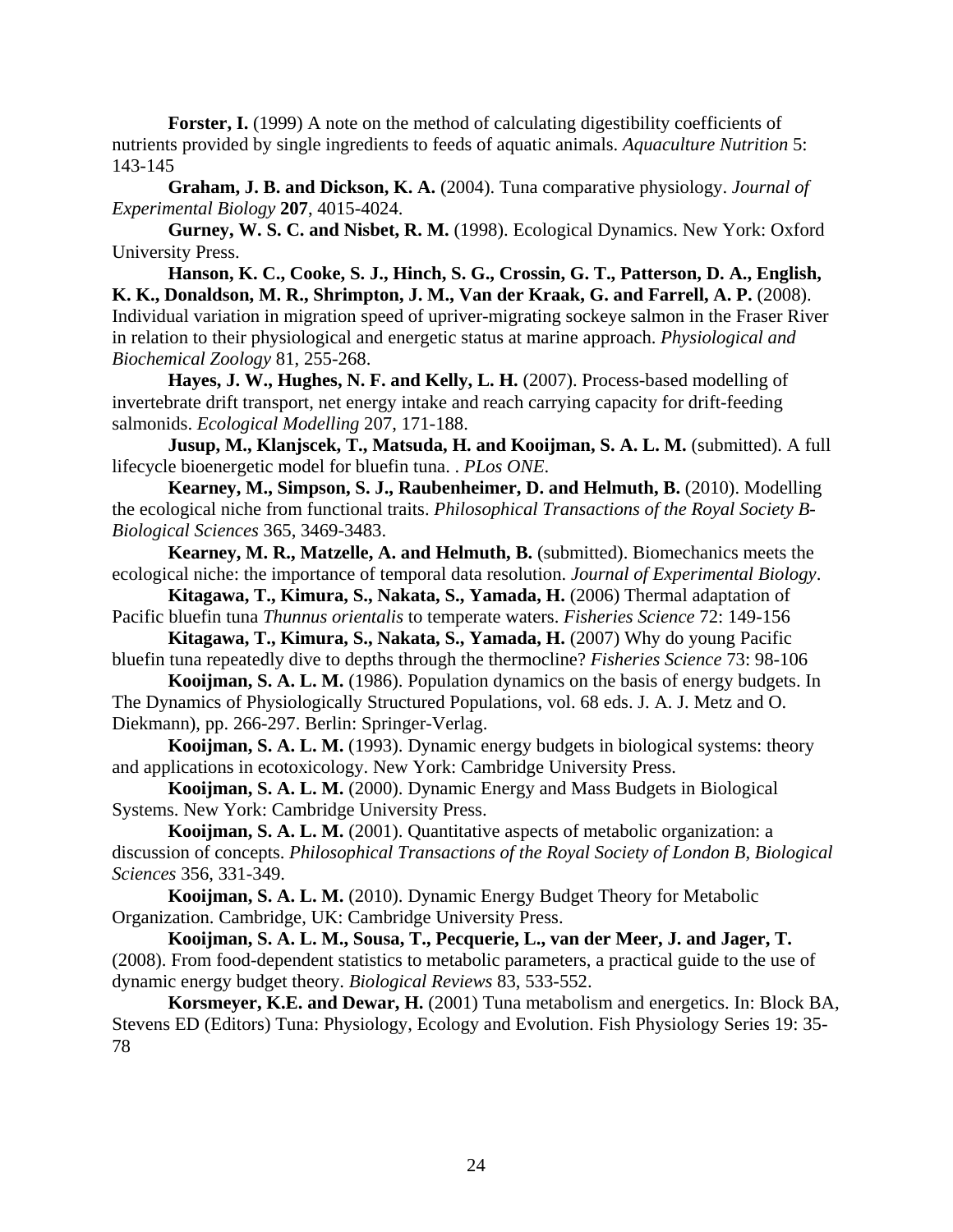**Korsmeyer, K.E, Dewar, H., Lai N.C., Graham, J.B.** (1996) The Aerobic Capacity of Tunas: Adaptation for Multiple Metabolic Demands. *Comp. Biochem. Physiol.* Vol. 113A(1): 17- 24

Kubo, T., Sakamoto, W., Murata, O., Kumai, H. (2008) Whole-body heat transfer coefficient and body temperature change of juvenile Pacific bluefin tuna *Thunnus orientalis* according to growth. *Fisheries Science* 74: 995-1004

**Madenjian, C. P., O'Connor, D. V., Chernyak, S. M., Rediske, R. R. and O'Keefe, J. P.** (2004). Evaluation of a chinook salmon (*Oncorhynchus tshawytscha*) bioenergetics model. *Canadian Journal of Fisheries and Aquatic Sciences* 61, 627-635.

**Masuma, S.** (2009) Biology of Pacific bluefin tuna inferred from approaches in captivity. Collect. Vol. Sci. Pap. ICCAT 63: 207-229

 **Miyashita, S., Tanaka, Y., Sawada, Y., Murata, O., Hattori, N. et al.** (2000) Embryonic development and effects of water temperature on hatching of the bluefin tuna, *Thunnus thynnus*. *Suisanzoushoku* 48(2): 199-207 (in Japanese)

**Miyashita, S., Sawada, Y., Okada, T., Murata, O., Kumai, H.** (2001) Morphological development and growth of laboratory-reared larval and juvenile *Thunnus thynnus* (Pisces: Scombridae). *Fish. Bull.* 99: 601–616

**Ney, J. J.** (1993). Bioenergetics Modeling Today - Growing Pains on the Cutting Edge. *Transactions of the American Fisheries Society* 122, 736-748.

**Nisbet, R. M., Anderson, K. E., Pecquerie, L. and Harrison, L.** (2011). Integrating bioenergetics, spatial scales, and population dynamics for environmental flow assessment.: California Energy Commission, PIER. CEC-500-02-004.

**Nisbet, R. M., McCauley, E., Gurney, W. S. C., Murdoch, W. W. and Wood, S. N.**  (2004). Formulating and testing a partially specified dynamic energy budget model. *Ecology* 85, 3132-3139.

**Nisbet, R. M., McCauley, E. and Johnson, L. R.** (2010). Dynamic energy budget theory and population ecology: lessons from Daphnia. *Philosophical Transactions of the Royal Society B-Biological Sciences* 365, 3541-3552.

**Nisbet, R. M., Muller, E. B., Lika, K. and Kooijman, S. A. L. M.** (2000). From molecules to ecosystems through dynamic energy budget models. *Journal of Animal Ecology* 69, 913-926.

Papadopoulos, A. (2008). On the hydrodynamics-based power-law function and its application in fish swimming energetics. *Transactions of the American Fisheries Society*  137:997-1006.

**Parker, R. R. and Larkin, P. A.** (1959). A concept of growth in fishes. *J. Fish. Res. Board Can.* 16, 721-745.

Pecquerie, L., Johnson, L. R. and Nisbet, R. M. (submitted). Analyzing variations in life-history traits of Pacific salmon in the context of Dynamic Energy Budget (DEB) theory. *Journal of Sea Research*.

**Petrell, R. J. and Jones, R. E.** (2000). Power requirement of swimming in chinook salmon and Atlantic salmon and implications for food conversion and growth performance. *Aquacultural Engineering* 22, 225-239.

**Ponsard, S. and Averbuch, P.** (1999). Should growing and adult animals fed on the same diet show different delta N-15 values? *Rapid Communications in Mass Spectrometry* 13:1305-1310.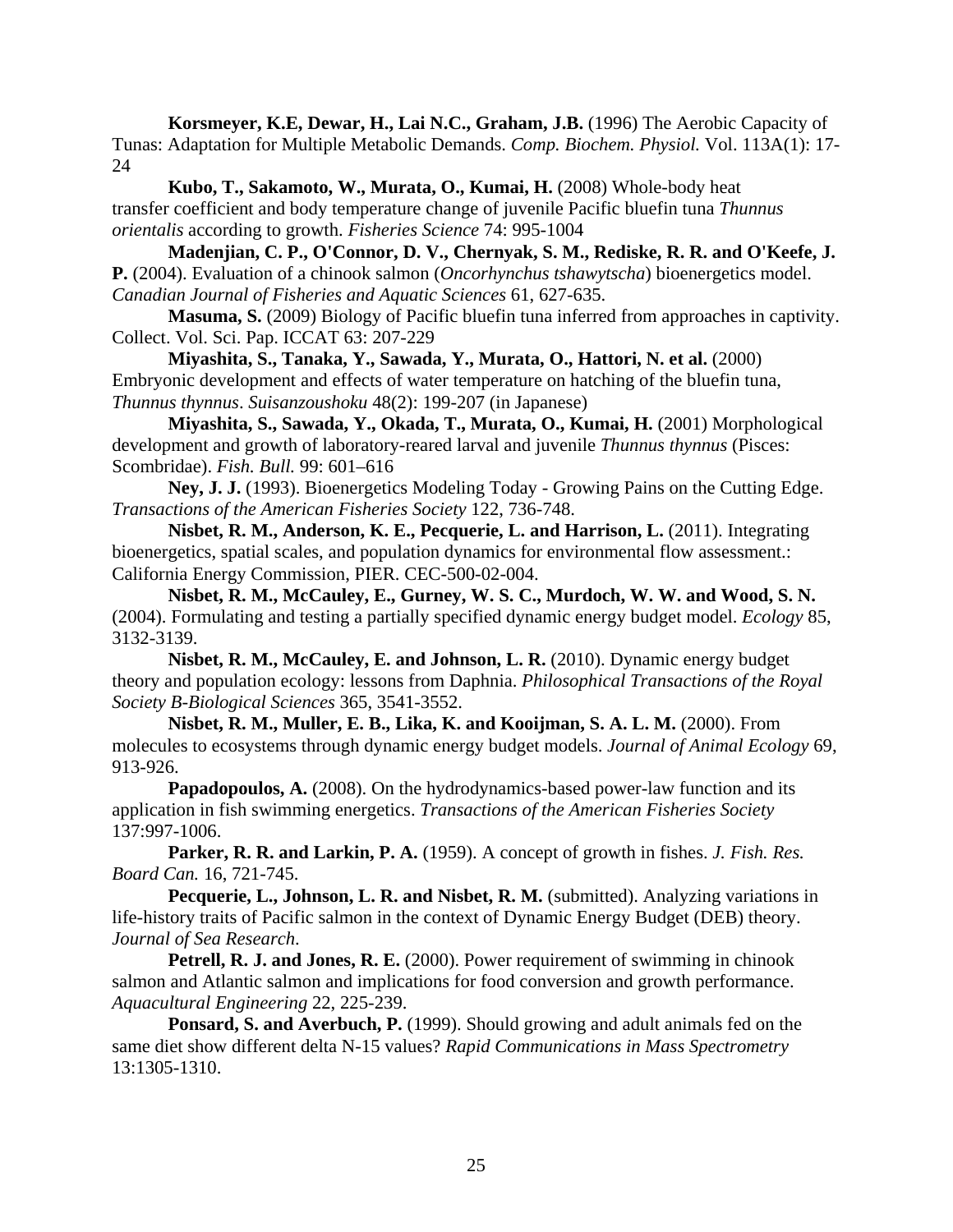**Rand, P. S., Hinch, S. G., Morrison, J., Foreman, M. G. G., MacNutt, M. J., Macdonald, J. S., Healey, M. C., Farrell, A. P. and Higgs, D. A.** (2006). Effects of river discharge, temperature, and future climates on energetics and mortality of adult migrating Fraser River sockeye salmon. *Transactions of the American Fisheries Society* 135, 655-667.

**Sawada, Y., Okada, T., Miyashita, S., Murata, O., Kumai, H.** (2005) Completion of the Pacific bluefin tuna *Thunnus orientalis* (Temminck et Schlegel) life cycle. *Aquaculture Research* 36: 413-421

**Schultz, W. W. and Webb, P. W.** (2001). Power requirements of swimming: do new methods resolve the old questions? *American Zoologist* 41, 1581-1581.

Secor, S. M. (2009). Specific dynamic action: a review of the postprandial metabolic response. *Journal of Comparative Physiology B-Biochemical Systemic and Environmental Physiology* 179, 1-56.

**Sepulveda, C., Dickson, K.A.** (2000) Maximum sustainable speeds and cost of swimming in juvenile kawakawa tuna (*Euthynnus affinis*) and chub mackerel (*Scomber japonicus*). *Journal of Experimental Biology* 203(20):3089-3101

**Shadwick, R. E. and Syme, D. A.** (2008). Thunniform swimming: muscle dynamics and mechanical power production of aerobic fibres in yellowfin tuna (Thunnus albacares). *Journal of Experimental Biology* 211, 1603-1611.

**Smit, H.** (1965). Some Experiments on Oxygen Consumption of Goldfish (Carassius) Auratus L) in Relation to Swimming Speed. *Canadian Journal of Zoolog*y 43, 623-&.

**Smith, N. P., Barclay, C. J. and Loiselle, D. S.** (2005). The efficiency of muscle contraction. *Prog. Biophys. Mol. Biol.* 88, 1-58

**Sousa, T., Domingos, T., Poggiale, J. C. and Kooijman,** S. A. L. M. (2010). Dynamic energy budget theory restores coherence in biology Introduction. *Philosophical Transactions of the Royal Society B-Biological Sciences* 365, 3413-3428.

**Sousa, T., Mota, R., Domingos, T. and Kooijman, S. A. L. M.** (2006). Thermodynamics of organisms in the context of dynamic energy budget theory. *Physical Review E* 74, -.

**Stewart, D. J. and Ibarra, M.** (1991). Predation and Production by Salmonine Fishes in Lake-Michigan, 1978-88. *Canadian Journal of Fisheries and Aquatic Sciences* 48, 909-922.

**Syme, D. A. and Shadwick, R. E.** (2002). Effects of longitudinal body position and swimming speed on mechanical power of deep red muscle from skipjack tuna (*Katsuwonus pelamis*). *Journal of Experimental Biology* 205, 189-200.

**Triantafyllou, M. S. and Triantafyllou, G. S.** (1995). An Efficient Swimming Machine. *Scientific American* 272, 64-70.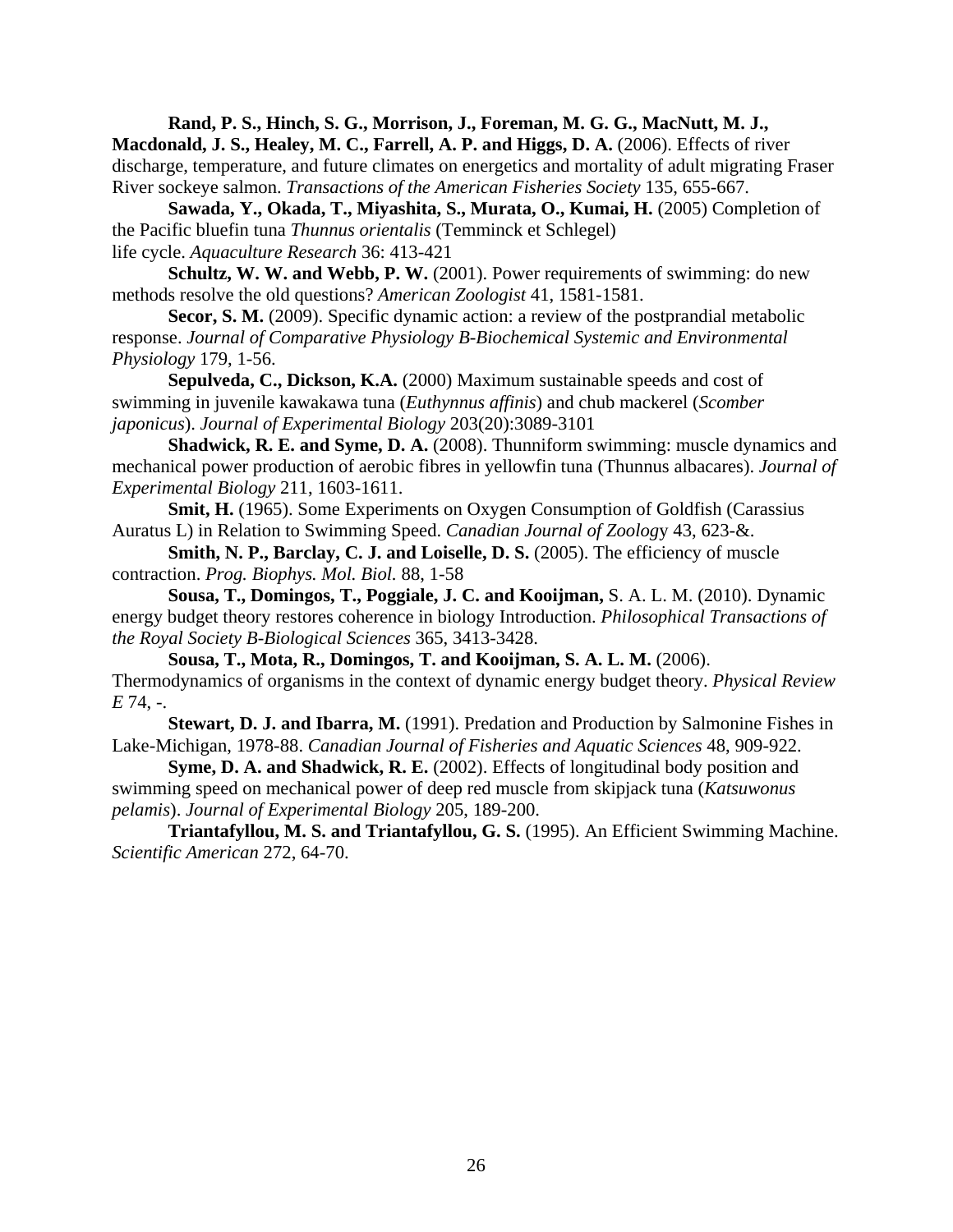Figure 1: Schematic representation of the three life stages of the "standard" DEB model described by Kooijman and by Sousa et al. . An embryo uses reserve to grow and develop. At "birth" a juvenile starts feeding and at "puberty" an adult starts allocating energy to reproduction

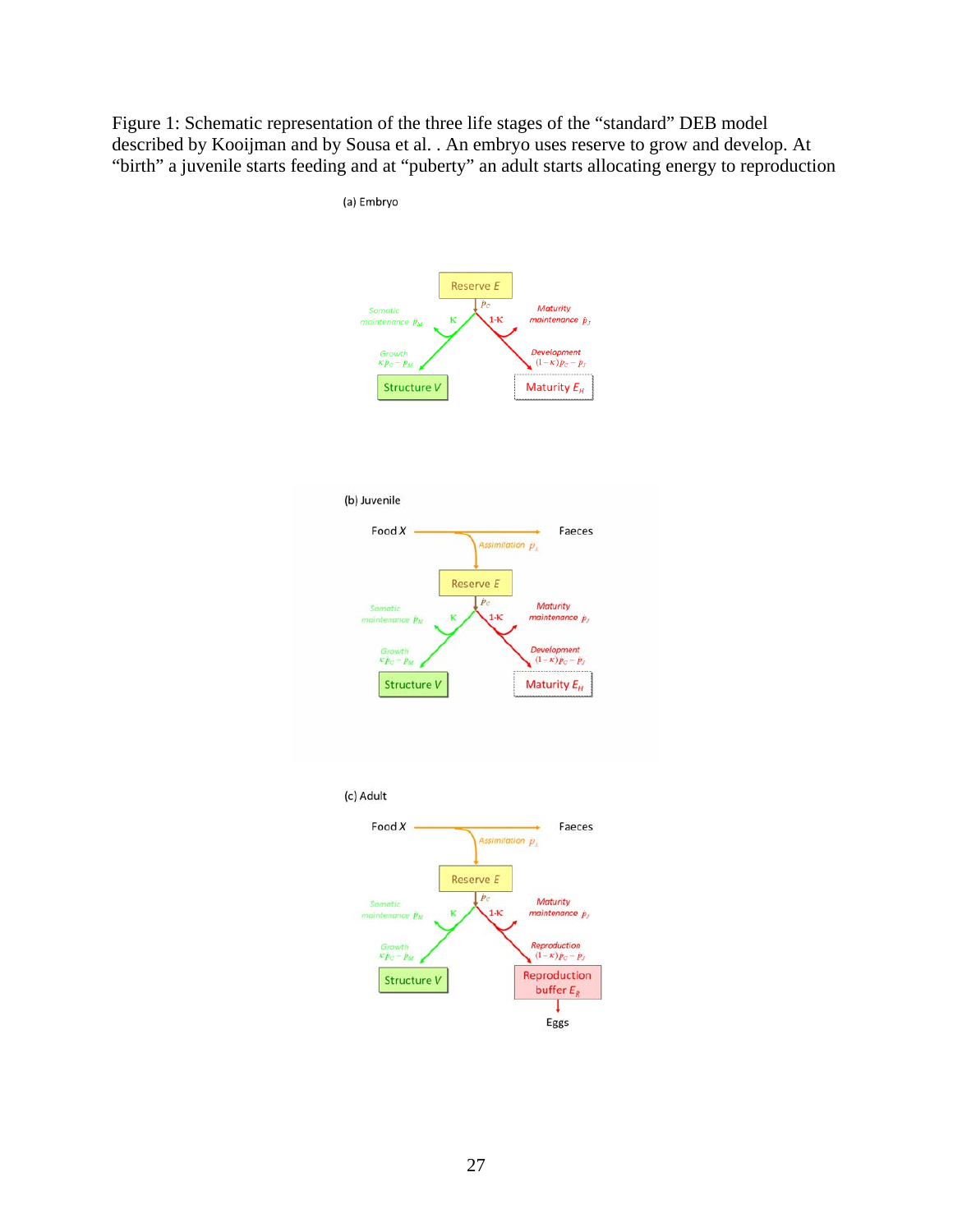Table 1: DEB theory defines three types of transformations: assimilation, growth and dissipation. Unbalanced equations for each transformation in an aerobic heterotroph are shown.

\_\_\_\_\_\_\_\_\_\_\_\_\_\_\_\_\_\_\_\_\_\_\_\_\_\_\_\_\_\_\_\_\_\_\_\_\_\_\_\_\_\_\_\_\_\_\_\_\_\_\_\_\_\_\_\_\_\_\_\_\_\_\_\_\_\_\_\_\_\_\_\_\_\_\_\_\_

**Assimilation** is the transformation of two substrates, food *X* and dioxygen *O*, into five products, reserve *E*, carbon dioxide *C*, water *H*, N-waste *N* and feces *P*:

 $CH_{n_{H X}} O_{n_{OX}} N_{n_{NX}} + O \rightarrow CH_{n_{HE}} O_{n_{OE}} N_{n_{NE}} + CH_{n_{HP}} O_{n_{OP}} N_{n_{NP}} +$  mineral products (H,N,C)

**Growth** involves the transformation of two substrates, reserve *E* and dioxygen *O*, into four products, structure *V*, carbon dioxide *C*, water *H* and N-waste *N*:

 $CH_{n_{HE}} O_{n_{OE}} N_{n_{NE}} + O \rightarrow CH_{n_{HV}} O_{n_{OV}} N_{n_{NV}} +$  mineral products (H,N,C)

**\_\_\_\_\_\_\_\_\_\_\_\_\_\_\_\_\_\_\_\_\_\_\_\_\_\_\_\_\_\_\_\_\_\_\_\_\_\_\_\_\_\_\_\_\_\_\_\_\_\_\_\_\_\_\_\_\_\_\_\_\_\_\_\_\_\_\_\_\_\_\_\_\_\_\_\_\_\_** 

**Dissipation** encompasses the transformations of two substrates, reserve *E* and dioxygen *O*, into three products, carbon dioxide *C*, water *H* and N-waste *N*:

 $CH_{n_{HE}}$   $O_{n_{OE}}$   $N_{n_{NE}}$  +  $O \rightarrow$  mineral products (H,N,C)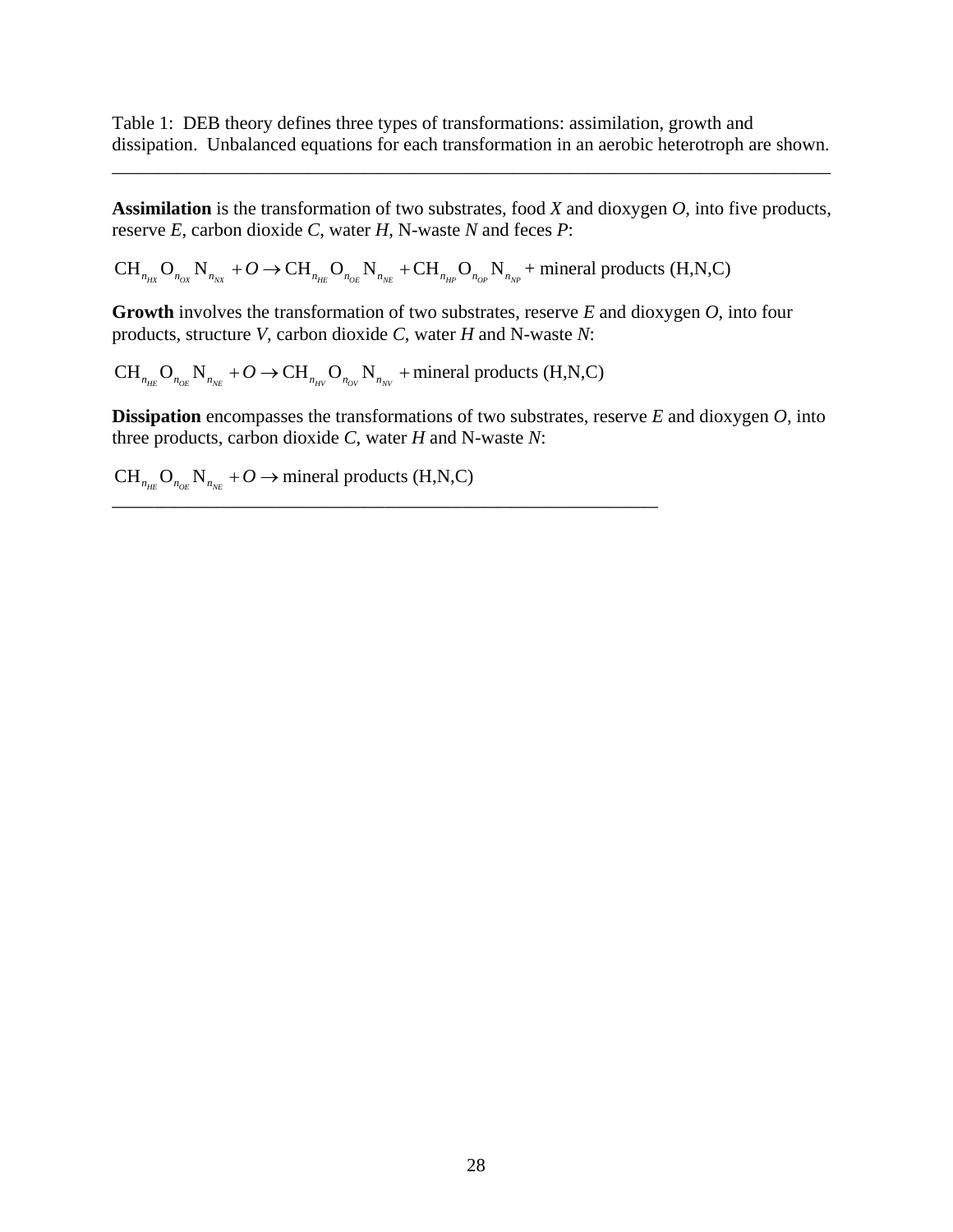Table 2: State variables, forcing variables and parameters of the standard DEB model with maximum length  $L_m = zL_m^{ref}$  for a dimensionless zoom factor *z* and  $L_m^{ref} = 1$  cm. All primary parameters that covary with *z* are called extensive parameters. Compounds parameters including {*p Am*} are thus extensive parameters. (Kooijman 2010, Sousa *et al.* 2010). Rates are given at the reference temperature  $T_1 = 293K$  (=20°C).

| Symbol                                              |              | Units                 | Description                                          |  |  |  |
|-----------------------------------------------------|--------------|-----------------------|------------------------------------------------------|--|--|--|
| State and forcing variables                         |              |                       |                                                      |  |  |  |
| E                                                   |              | J                     | Reserve energy                                       |  |  |  |
| V                                                   |              | $\text{cm}^3$         | Structural volume                                    |  |  |  |
| $E_{\scriptscriptstyle H}$                          |              | J                     | Cumulated energy invested into development           |  |  |  |
| $E_R$                                               |              | J                     | Reproduction buffer energy                           |  |  |  |
| X                                                   |              | $J \, \text{cm}^{-3}$ | Food density                                         |  |  |  |
| $\overline{T}$                                      |              | K                     | Temperature                                          |  |  |  |
| f(X)                                                |              |                       | Scaled functional response                           |  |  |  |
| c(T)                                                |              |                       | Temperature correction factor                        |  |  |  |
| Primary parameters                                  |              |                       |                                                      |  |  |  |
| $\{\dot{F}_m\}$                                     | 6.51         | $cm^{-2}.d^{-1}$      | Specific searching rate                              |  |  |  |
| $K_X$                                               | 0.8          |                       | Assimilation efficiency                              |  |  |  |
| $\{\dot{p}_{_{Am}}\}$                               | 22.5 z       | $J.cm^{-2}.d^{-1}$    | Maximum surface-area-specific assimilation rate      |  |  |  |
| $[\dot{p}_M]$                                       | 18           | $J.cm^{-3}.d^{-1}$    | Volume-specific somatic maintenance rate             |  |  |  |
| $\{\dot{\textbf{\textit{p}}}_\textbf{\textit{T}}\}$ | $\mathbf{0}$ | $J.cm^{-2}.d^{-1}$    | Surface-area-specific somatic maintenance rate       |  |  |  |
| $[E_{G}]$                                           | 2800         | $J.cm^{-3}$           | Volume-specific cost for structure                   |  |  |  |
| $\dot{v}$                                           | 0.02         | $cm.d^{-1}$           | Energy conductance                                   |  |  |  |
| $\boldsymbol{\mathcal{K}}$                          | 0.8          |                       | Fraction of utilized reserve to growth + maintenance |  |  |  |
| $\dot{k}_J$                                         | 0.002        | $d^{-1}$              | Maturity maintenance rate coefficient                |  |  |  |
| $E_H^b$                                             | 275 $z^3$    | mJ                    | Maturity threshold at birth                          |  |  |  |
| $E_H^p$                                             | $166z^3$     | J                     | Maturity threshold at puberty                        |  |  |  |
| $K_R$                                               | 0.95         |                       | Fraction of the reproduction buffer fixed into eggs  |  |  |  |
|                                                     |              |                       |                                                      |  |  |  |

*Auxiliary and compound parameters*

| $T_{\rm A}$ |                                               | K                      | Arrhenius temperature               |
|-------------|-----------------------------------------------|------------------------|-------------------------------------|
| $\delta$    |                                               |                        | Shape coefficient                   |
| $d_V$       |                                               | $g.cm^{-3}$            | Structure density                   |
| $\mu_V$     |                                               | $J$ .mol <sup>-1</sup> | Chemical potential of structure     |
| $\mu_E$     |                                               | $J$ .mol <sup>-1</sup> | Chemical potential of reserve       |
| $W_V$       |                                               | $g$ .mol <sup>-1</sup> | Molecular (wet) weight of structure |
| $W_E$       |                                               | $g$ .mol <sup>-1</sup> | Molecular (wet) weight of reserve   |
| $L_m$       | $\kappa\{\dot{p}_{Am}\}\,$                    | cm                     | Maximum volumetric length           |
|             | $[\dot{p}_M]$                                 |                        |                                     |
| g           |                                               |                        | Energy investment ratio             |
|             | $\frac{\dot{v}[E_G]}{\kappa\{\dot{p}_{Am}\}}$ |                        |                                     |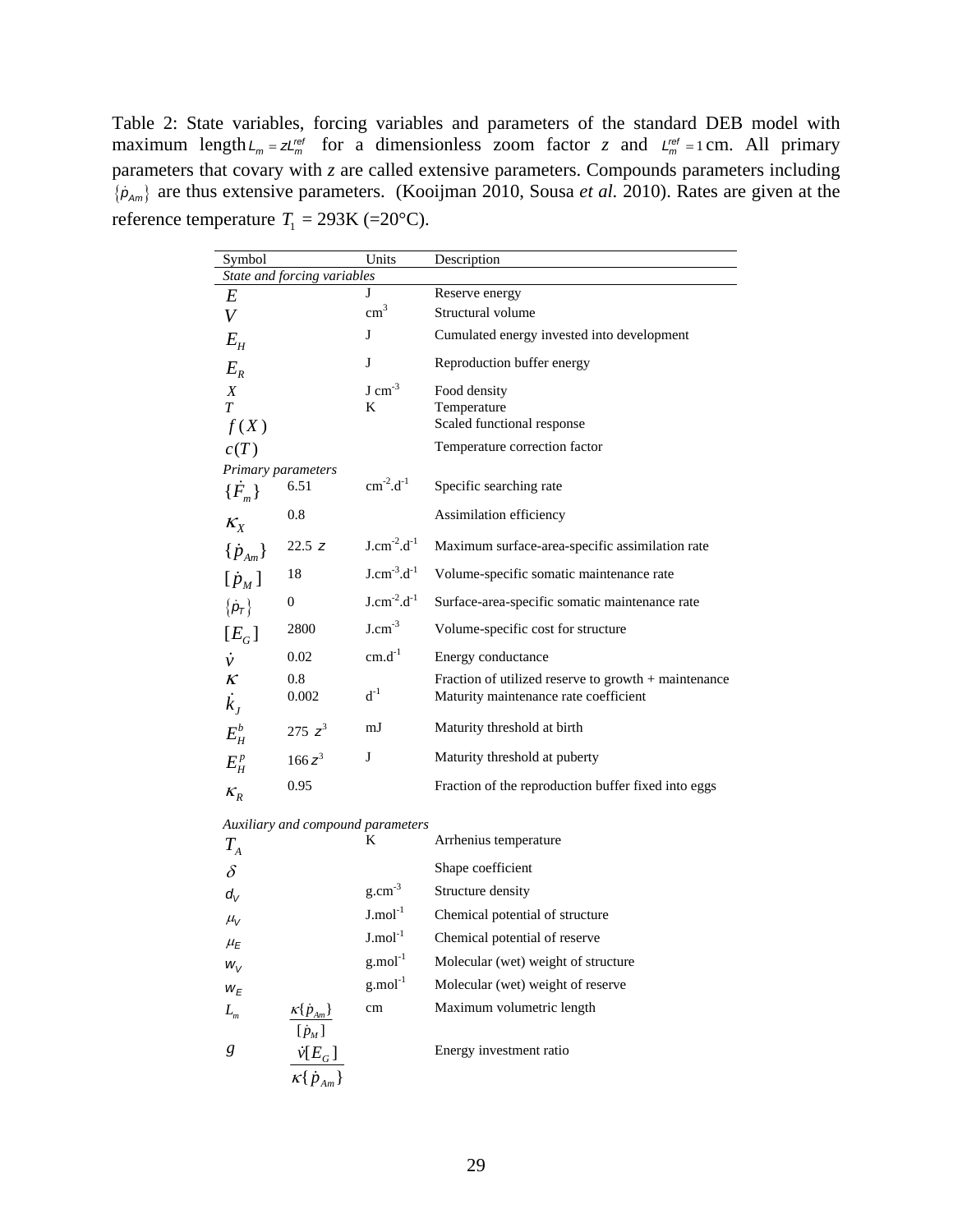|         | $\{p_{Am}\}\$                 | $J \, \text{cm}^{-3}$ | Half-saturation coefficient |
|---------|-------------------------------|-----------------------|-----------------------------|
| $[E_m]$ | $\kappa_{X} \{\dot{F}_{m}\}\$ | $J \, \text{cm}^{-3}$ | Maximum reserve density     |
|         | $\vert \rho_{Am} \rangle$     |                       |                             |
| $K_G$   | $\mu_V d_V$                   |                       | Growth efficiency           |
|         | $W_V[E_G]$                    |                       |                             |